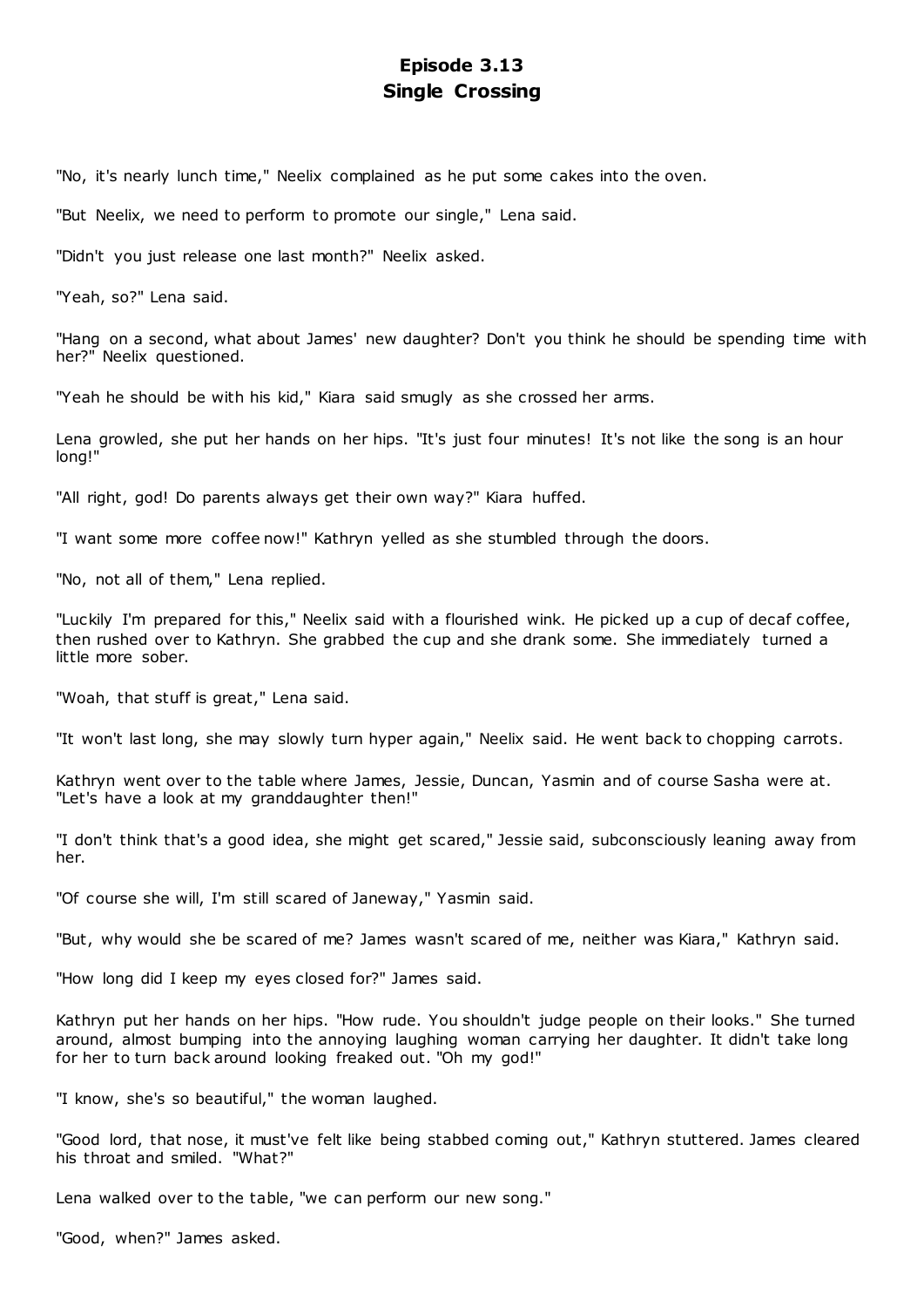Kathryn groaned, "I hope it isn't another song about stealing coffee and holding it to ransom. I didn't sleep that night."

"After the meeting when dad comes here, he's going to love it," Lena said with an evil glint in her eye.

"I don't like that look at all," Kathryn muttered.

"Relax mum, this one's not about you," Lena said.

James smirked to himself, "well, sorta."

Lena shushed him, "we're back to our usual subject. Much easier to rewrite."

"And fun for the whole family," James said.

Yasmin looked disappointed, "aaaw, so no one dies in this one?"

James glanced toward her with a worried expression on his face. "The music videos aren't real, you do know that right?" Yasmin's face falling answered his question.

"Maybe we should," Lena said. She got confused looks for it. "There's gotta be footage of Annika's death scene. A slight edit, slap a funny sound effect on and best video ever."

A very familiar Federation ship lurked in orbit around a M-Class planet. Purple clouds churned beneath them. It stuck out like a sore thumb in the middle of calm white ones.

"You are useless, do you realise that?" Damien asked angrily.

"Whar?" Riker muttered as he stuffed his face with burgers.

"Ugh, at least Annika was a useful recruit," Damien muttered.

"Useful? She's hot," Riker said.

"For crying out loud, is that all you think about?" Damien asked.

"Hey, I haven't had an onscreen romance since Troi," Riker protested. He stood up, bits of bun all fell onto the floor as he did.

"You're cleaning that up," Damien muttered.

"No I'm not," Riker mumbled as he started stuffing his face with crisps.

Annika waltsed into the room, alive and well. Confused yet?

"Ah Annika, do you have good news?" Damien asked.

"Hell no. Voyager's got all its power back," Annika replied.

"WHAT!?" Damien roared. Riker jumped, spilling all his crisps onto the floor.

"They must've fixed the problem. You should have given me two for that ship," Annika said.

"Well good going Annika, we'll have to use Plan A now. How come Plan B works worst when you use it first?" Damien grumbled.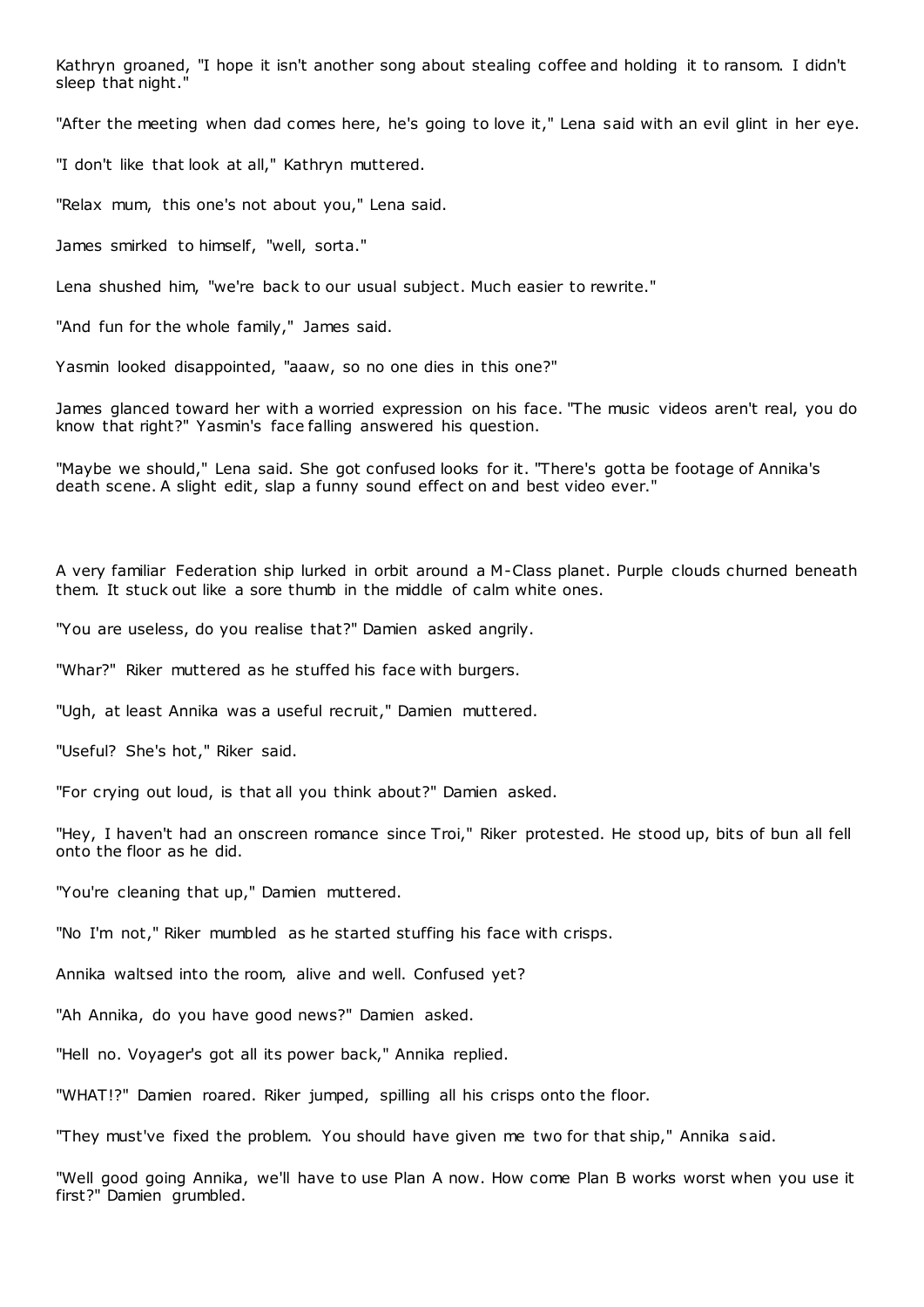"Hey it's not my fault that I fell into that fire. The Enterprise would've been destroyed if I hadn't, don't you think I feel bad enough as it is?" Annika asked huffily.

"No!" Damien yelled. He threw a heavy object at her, she fell unconscious.

"What's Plan A?" Riker asked as he crawled on the floor, still managing to eat his crisps.

"Plan A is usually the most evillest one. I don't know why Annika suggested doing Plan B," Damien replied.

"What is it?" Riker asked.

"All you need to know is that Voyager and the Enterprise will regret messing with my plans in the past. It ends here," Damien replied.

"What, now?" Riker asked.

"Not now you imbecile! You spoiled the mood!" Damien yelled. He threw another heavy object at him.

Everyone had managed to squeeze around Voyager's Conference Room table, some with chairs dragged in from the Bridge.

Chakotay lead the meeting since Kathryn was too busy bouncing on her chair and giggling.

"For the last time we're not assigning job roles like a PE lesson's rounders team," Chakotay groaned into his hand.

"But it's not fair, you get the officers and experts, you gave me the civilians," Lena complained.

Chakotay stared at her sternly. "Look, your mother gave you that ship during her Tuesday "fifty coffee" binge. She's too out of it now to notice if I take it back. You're lucky I didn't after that last stunt you pulled."

Lena's jaw dropped. "But I didn't scratch it that much."

Chakotay's eyes twitched, "didn't scratch what that much?"

"So blackout huh. What was up with that?" Lena said nervously.

Tom snickered obnoxiously, "oh you Enterprise schmucks. Good luck on the ship of the damned, in more ways than one. Thanks for taking that title off us."

"Oh that reminds me. Catch!" Kathryn giggled, tossing something small at him.

His hands danced all over trying to catch it until it bounced onto the table. His eyes bugged out once he saw what it was, and he wasn't the only one. "A pip?"

"Enterprise needs a first officer, congrats Lieutenant Commander," Kathryn winked.

"What?" both Lena and Harry exclaimed.

"I have more command experience than him. It should be me," Harry said.

Lena scoffed, "I dunno what's worse. Pain in the ass or wannabe emo git."

"Hey thanks for having my back buddy," Tom said plainly. "Lena's never gonna take my advice. This isn't gonna work, unless I double team as the pilot."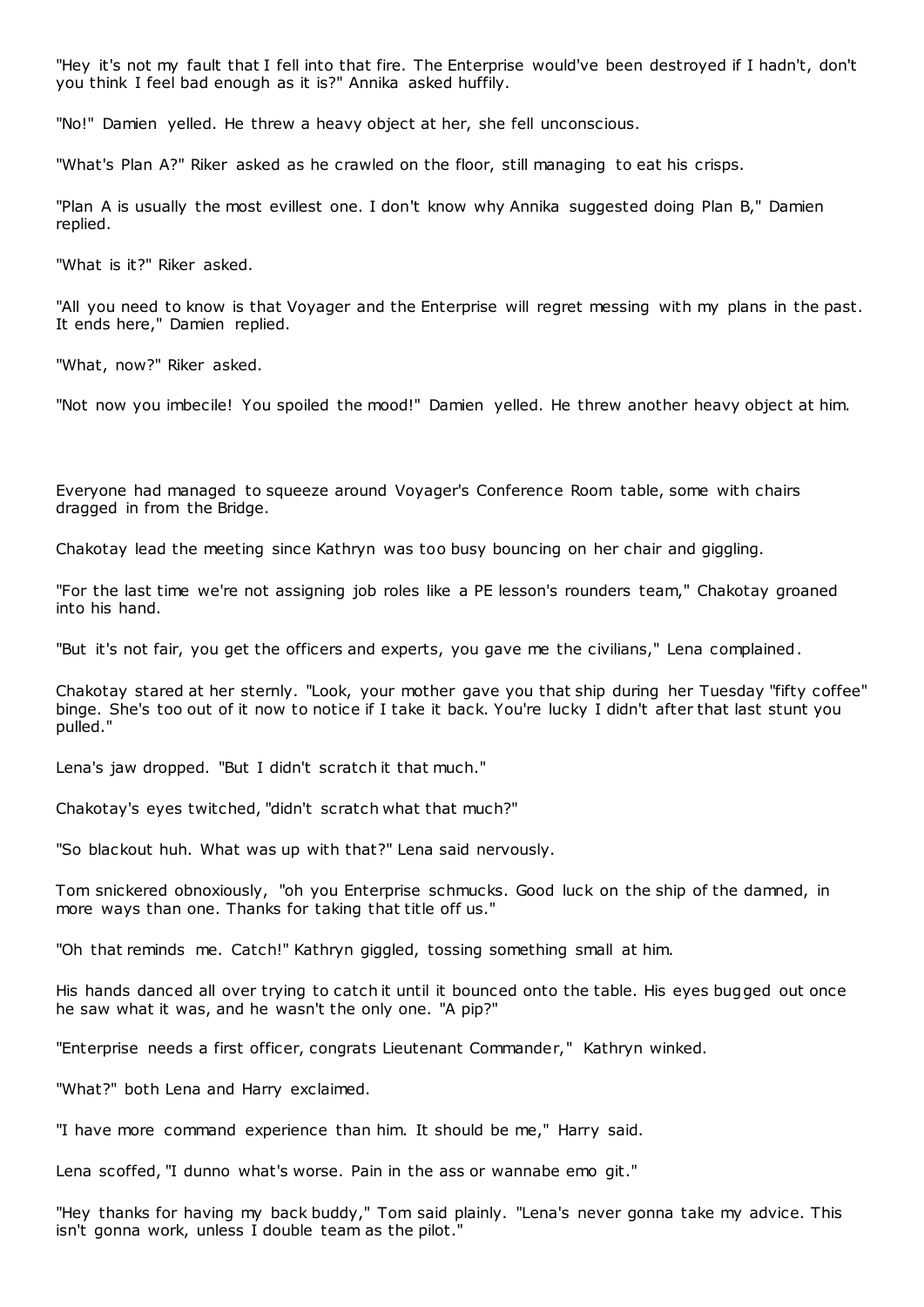"Ohno, no joystick for you, young man," Kathryn snorted into further giggles.

"It doesn't matter, not really. The Enterprise answers to us, regardless of who is command," Chakotay said.

"Yes!" Kathryn bellowed with jokey authority. "We are the Voyager collective, bow to your King and Queen, resistance is futell, fital, futile. Whatever, it's all good!" Once she was done she was in hysterics and tumbling backwards onto the floor.

Doctor Jones sighed, "that remains to be seen."

"So um, everyone else is okay with their current positions on both ships? Okay good, moving on," Chakotay said rapidly, his cheeks turning bright red. There were a few mumbles of yes and no's, all of which he ignored. "The blackout, what do we know?"

Harry got up still huffing about his lack of promotion, to get to the wall computer. A few taps brought up an image of a small black device. "This was the culprit. Apparently it's a weapon created to use against the Borg by a species called the Turei. It drains as much power as it can so it can overload and explode. Since it draws power, the explosion always causes a circuit failure. The whole ship becomes useless."

"How did it get here?" Chakotay asked.

"There are several possibilities. One is that Annika left it as a parting gift before she left for the mission. You know, that one where that shuttle bus exploded for no reason," Lena replied.

"Why would she do that? She was a little less revenge obsessed when she died," Doctor Jones asked.

Lena frowned, "am I remembering it differently? She didn't intend to kill herself. She pretended to knowing we'd stop and watch, while the plasma fire destroyed the core."

"That's the report I got," James said.

"Okay fine, so why plant the bomb if that was her plan?" Harry said.

"Until we can prove that it was Annika then we'll have to be on high alert. We don't want this happening again," Kathryn said, sounding sober. Neelix smiled as he slid the decaf jar back under the desk.

"Annika had a motive alright. Who else could or would've done it? These aliens are nowhere near here," Lena said.

"Yes but where did she get the device from? She didn't leave the ship before the shuttle incident since..." Chakotay said, then his face turned pale. "Oh."

"What?" a lot of the room asked.

"Wasn't she on her own for a while on Mercury? She could've easily been manipulated or even brainwashed without us knowing. It would explain her more recent behaviour," Chakotay replied.

"That's right, for all we know she's been plotting against us for months," Kathryn said.

"She had been causing bother with those spells she was doing. First she cast that one that made Faye go power mad. Then she cast that one that made dad..." Lena said.

"I'll just stop you there," Chakotay quickly said.

"What? Everyone will know soon anyway, our new song is all about that," Lena said. She grinned evilly.

"Oh crap," Chakotay muttered.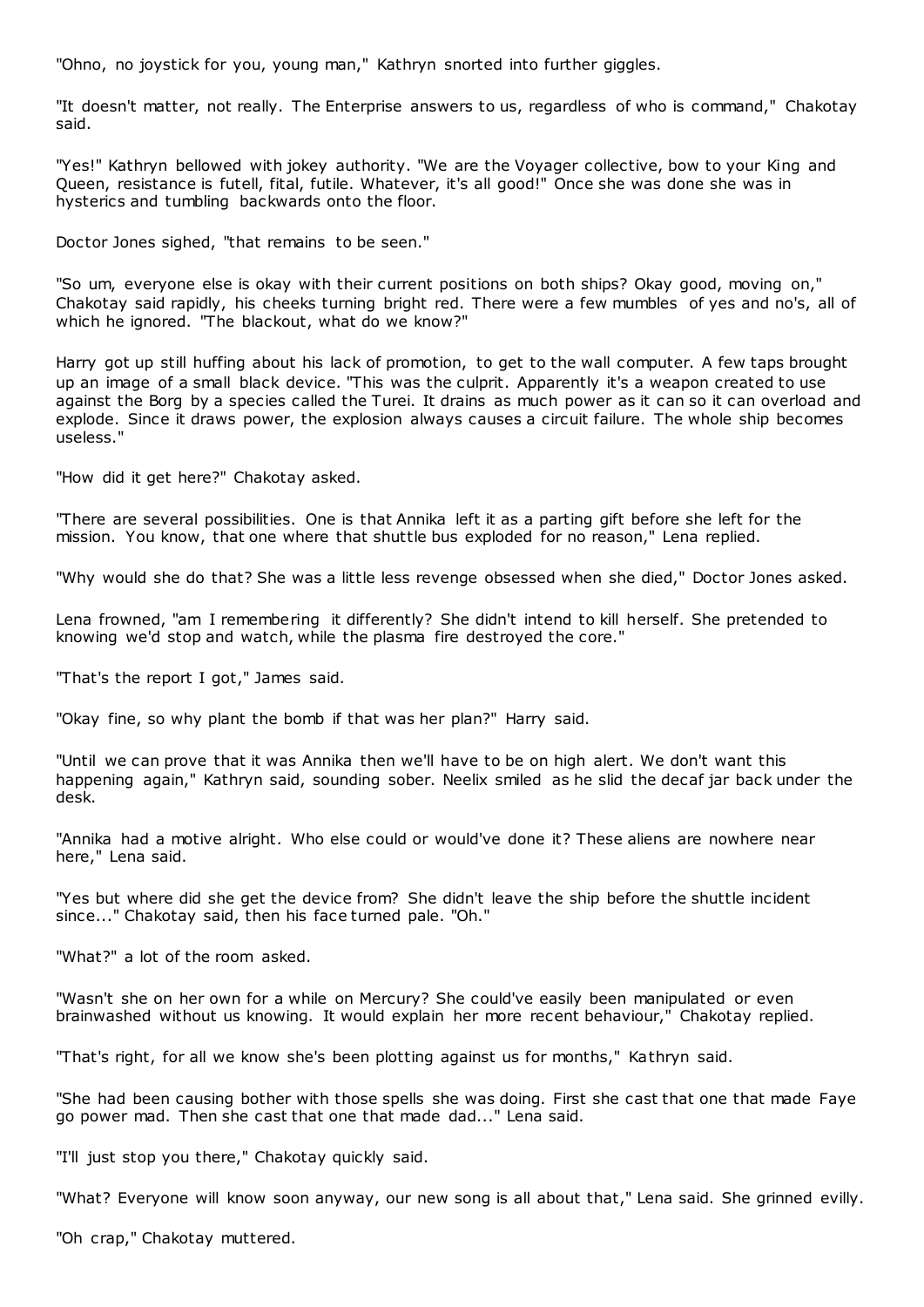"Um well, since it must've been Annika then we don't have to worry about it happening again. She's dead after all," Kathryn said.

"Yeah but that's never stopped her before," Tom pointed out.

"Maybe that's true but she's not been seen on the ship for ages. That either means she's alive somewhere else or she's dead for good," Kathryn said.

Everyone but Doctor Jones sighed in relief.

"Is that all for this meeting?" Chakotay asked. No one gave him an answer. "Ok, dis..."

*"Bridge to Janeway.* We're receiving a distress call from a planet, they say that they are being attacked by cube shaped ships."

"Call for Red Alert and set a course. I'm on my way," Kathryn said.

Everyone scrambled out of their seats to get to the Bridge. Once they arrived Harry rushed to take his station, James joined Ian at Tactical, and Tom instinctively tried to take the Helm, for that he was glared at by Claire who wouldn't budge.

"They're claiming some of the ships are leaving ground troops," Ian reported. He glanced at James beside him, "that change shape into monsters."

"The Softmicron," Kathryn said dramatically. "I thought it was the Borg, I could do with an easy day."

"Entering orbit now and sod off Tom," Claire said.

Tom flailed his arms around in confusion, "no, this is my station, I'm the Senior, Commander..." His face turned bright red, "oh crap I forgot." He ran off to the turbolift muttering, "wrong death t rap."

Chakotay smirked at the dust trail he left behind. "What can you tell us from here, Harry?"

"Oh," was the only response he got.

"There's another Federation ship in orbit. It's the Pegasus," Ian answered for him.

Kathryn groaned and rolled her eyes. "Fantastic, I needed that like a decaf in my coffee." She noticed Neelix hovering behind her and promptly shoved him to the ground. "Nice try!"

"They're hailing us," Harry said.

"Here we go, put them on screen," Kathryn said. She prepared for the usual camera close up.

The viewscreen switched to show the inside of the Pegasus Bridge.

"What are you doing here?" Kathryn asked angrily.

"We answered the distress call of course," Damien replied with a smarmy smile.

James laughed, "bored and no longer relevant are we?"

Damien's smile lost its structural integrity for a second. He scoffed to hide his offense, it failed. "The Softmicron are a danger to everyone. The sooner we get rid of them the better."

"I don't believe you Damien. What is your plan this time?" Chakotay asked.

"Damn it!" Kathryn snapped. The camera moved in, she pushed it away angrily.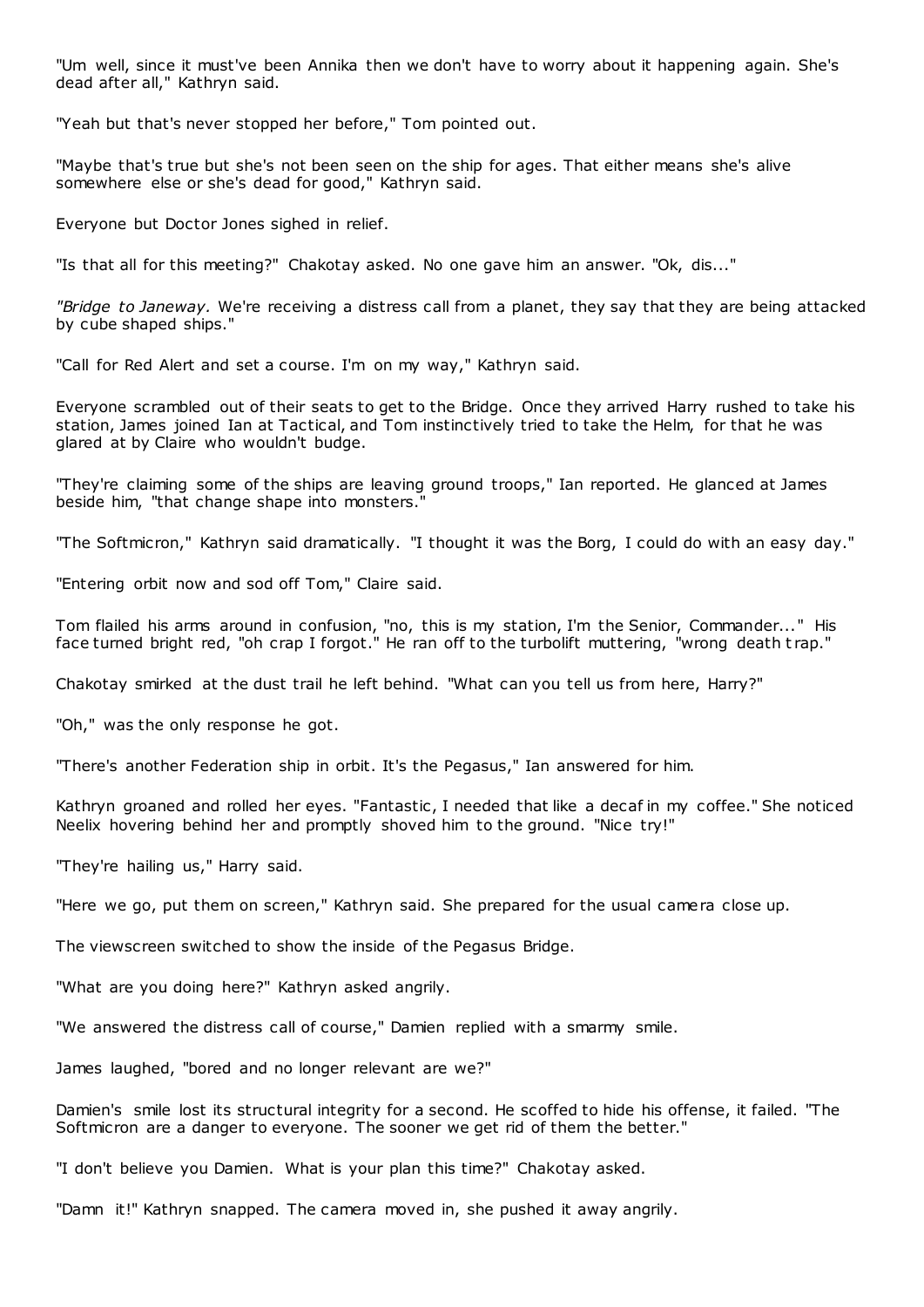"Never you mind Chuck. All you're allowed to know, and are capable of understanding, is the Softmicron are nothing but a mere rival I want out of the way. Emphasis on mere," Damien said.

"So, as soon as the Softmicron are out of the way you'll move in for the kill?" Harry asked.

"Why would I care about some random planet filled with fodder?" Damien groaned. "I have a way to banish the Softmicron from this whole area, that way they're out of my territory. Now if you're not going to help or hand your ships over, I suggest you get out of this system." He pressed something on his armrest to cut them off.

"What do you think?" Chakotay asked.

"I believe Damien wanting to get other villains out of his way. But it doesn't seem like him to want to help another species to do it," Kathryn replied.

"He's probably telling the truth when he says he doesn't care about the people on the planet. We should try to help them first and deal with him later. If he causes any bother in the meantime we intervene," Chakotay suggested.

Kathryn nodded, "you're right. Hail the source of the distress call Harry. Someone scan the surface, see if there is any damage we can help with, keep an eye out for anymore cubes. We need to be on the ball here."

"Channel open, audio only," Harry said.

"This is Captain Kathryn Janeway of the Federation Starships Voyager and Enterprise. We are responding to your distress call," Kathryn said.

*"Thank you Captain. I am Turanga, Commander of the North Continent. Your friend who arrived before you wasn't particularly chatty."*

James looked confused, "that's weird."

"I assure you Commander, the Pegasus is not an ally of ours," Kathryn shuddered. "But no matter, can we get a status of the current situation and we'll try to help as best as we can."

*"I think Captain it would be quicker if you saw it for yourselves. Our Command Centre and its whole sector is secure, you will be safe."*

Kathryn sighed unsurely, she glanced around the Bridge. As she expected Lena looked eager, her expression screamed *let's go already*. Then she noticed James already waiting in the turbolift door.

"Very well. I'll send a team down to your Command Centre. Please transmit your co-ordinates," Kathryn said. The alien Commander thanked her as she walked around towards her daughter, her voice lowered. "This is clearly not a run of a mill win a Game situation. It's an invasion. Something is very wrong about this, and..."

"We'll be careful mum," Lena said with a confident smile. She turned on her heel to join James in the turbolift.

"I said a team," Kathryn said quickly.

Lena put her hand out to stop the door from closing, "ooph right, okay. Uh, Harry..." Harry shrugged and rushed over to join them. "We'll grab people on the way."

Once the doors closed Kathryn and Chakotay shared a worried look. He shook his head, "you gave her command. This is on you."

"You didn't want it, was I supposed to promote Tom to your rank and have the Harry/Tom command team dynamic?" Kathryn asked harshly. She shuddered, they both did. "Over my dead body."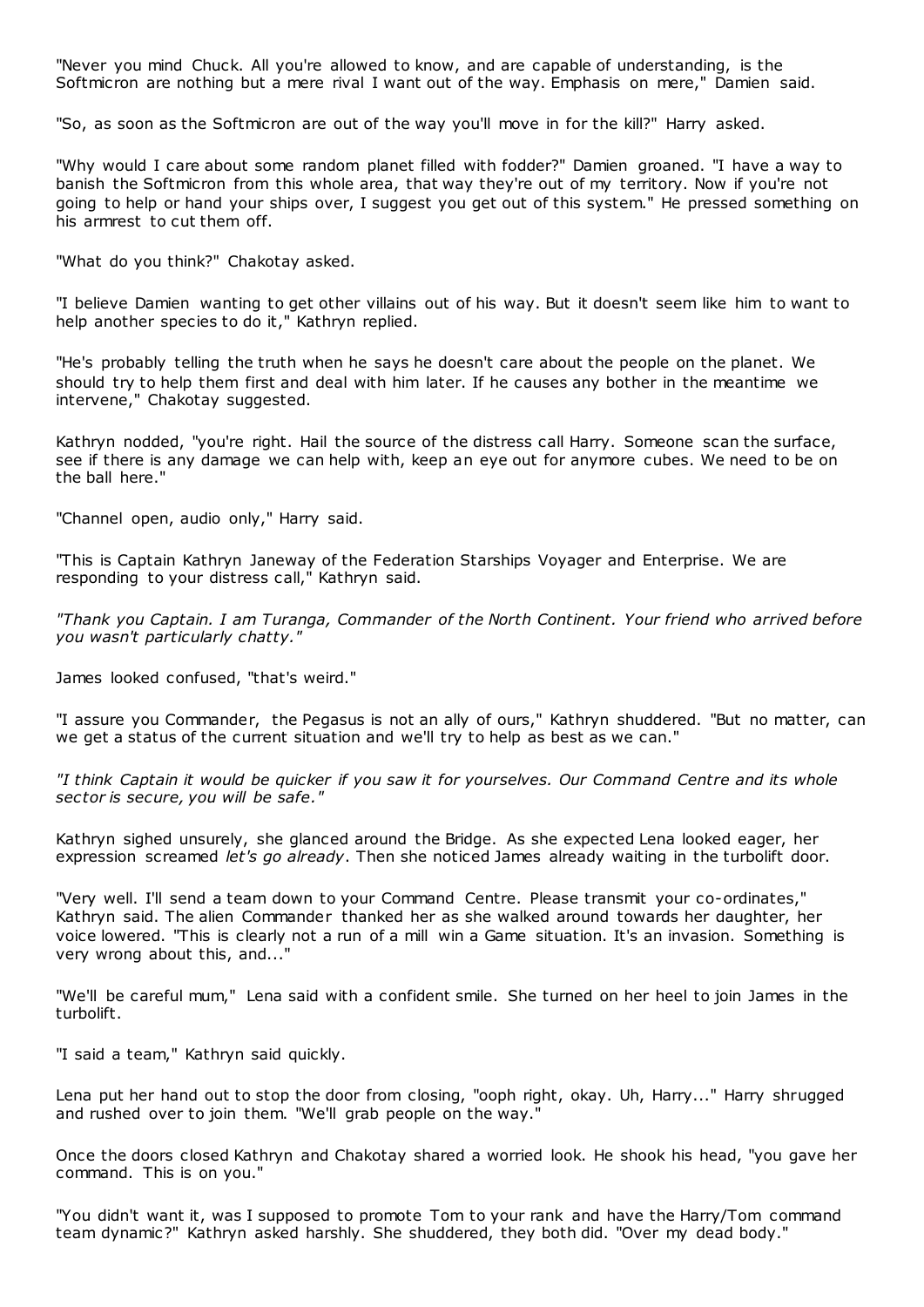An awayteam of five rematerialised in a spacious metallic corridor in front of a massive shuttle bay looking door. An elderly green skinned man sitting in a wheelchair waited for them, with two guards standing behind him.

"Welcome," he said, bowing his head. "I'm Fung Turanga, these are my assistants Hach and Slax. Which one of you is Captain Janeway?"

Lena stepped forward while pulling an awkward face, "I am... sorta."

"Hmm," Turanga looked at her curiously. "You look a lot younger than I pictured you."

James sniggered and not quietly, Lena elbowed him to hopefully shut him up. It only put him off for a few seconds. "I'm her daughter."

"Ah makes sense," Turanga chuckled.

Lena turned so her team were on her right side. "These are our Security Chiefs James and Craig. Operations Harry. And Tani."

"Game Cube expert," Tani whispered to her.

"That's stretching it a bit," Lena whispered back.

"Ah, so you know what these cubes are," Turanga said with relief. "For the last few weeks the cubes started landing on populated areas. Each one dropping off hundreds of these things."

"So none of them have destroyed the place they landed on?" Tani asked.

Turanga looked deeply shocked at the thought, "no, not at all. We barely have time to evacuate, so we're fortunate that doesn't happen. Although these cubes are different every time, the ending's still the same. I suppose you know."

"Sort of. We have dealt with them before but their methods have changed," James said.

"Oh, so you must know how to get rid of these creatures," Turanga said hopefully.

"It might be a tad difficult if they're already outside the Games," Craig said meekly.

Before anyone could scold him for saying that the door behind them opened a smidgen, then closed. The team turned around in time to witness Damien, Annika and Riker stride in like they owned the place. Naturally Riker was eating at the same time.

"Oh hell... what are you doing here?" Lena snapped.

"I already made myself clear on that," Damien said smugly.

Lena growled, "shut it, I meant her!" Her finger pointed at Annika.

"Hello to you too Lena," Annika said bitterly.

"Oh how naive," Damien laughed. "Now do you want to hear an actual workable plan before you get ripped apart by the hordes of cutesy idiots?"

Craig rolled his eyes. "What's your plan?"

"Softmicron come through the won Games, much easier than using primitive things like ships, which creates a nice little loophole for us. In order for a cube to appear, it needs to come through a portal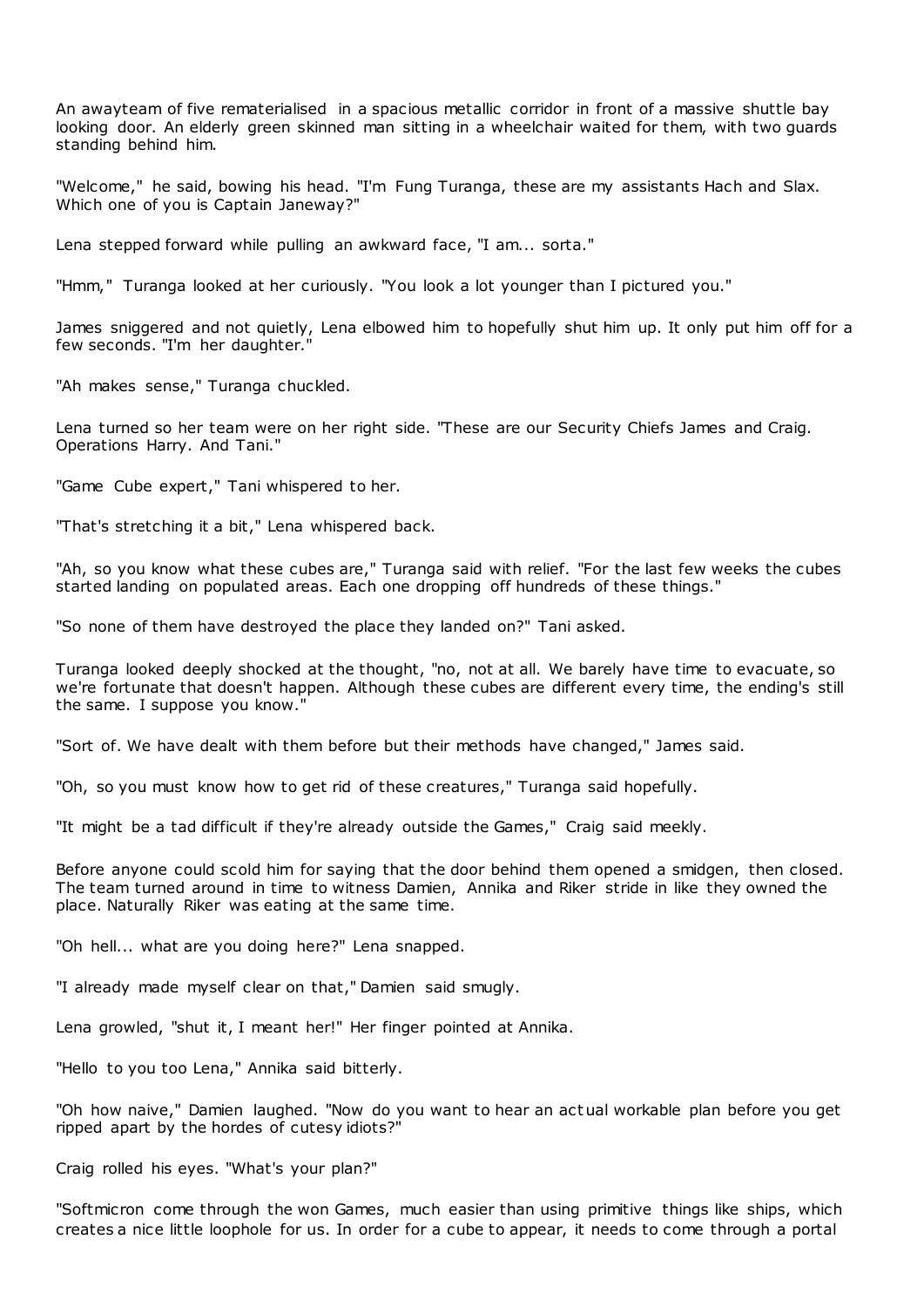from wherever they come from," Damien explained in a smug tone. "All of the Games are coming from one lone portal, that's why their targeting of the one city has taken weeks. Planet turns and moves, portal stays put in its orbit. My weapon will destabilise the portal as it opens its doors for a cube, sealing them off entirely."

"How do you know this?" Harry asked suspiciously.

Damien chuckled maliciously, "wouldn't you like to know?"

"Yes, I asked!" Harry snapped.

"Touchy," Annika giggled.

"It's called research. I had to see a couple of these things in action to be sure," Damien said.

Turanga and his guards looked on in shock. "Excuse me?" Turanga said.

"Oh calm down, it was necessary. Once the door's closed the Slayers can do what they do best," Damien said, creating an awkward silence for a bit. "Kill kill, mope a bit, kill."

"That sounds right up your alley," Craig blurted out in James' direction. He stared at him blankly, he still felt a chill from it. "The mope bit... I er... crap."

Lena shook her head, "he said there were hundreds."

"And?" Annika said, winking at her. It made her gag twice.

"Hmm, can I see all of the data you've collected to verify it?" Harry asked.

Damien gasped, "how dare you question my brilliance."

"I'm not, that'll be later," Harry said the final bit under his breath. "I'm questioning your sincerity."

"That word is not in my dictionary. I told you. I detest these spineless creatures. They will rue the day they messed with..." Damien snarled.

"Yeah overcompensating yeah," James said flippantly. Damien directed his scorn towards him. "If that's all you want then it's no problem if Harry takes a glimpse at it. You've got nothing to hide, right?"

"Hmph!" Damien grunted. "As if you fools would notice if I did. Very well. In exchange I need some people who aren't idiots to speed the construction up. No more than two, and I'll decide who it is." He handed over a PADD to Harry.

"How convenient," Lena groaned.

Damien overexaggerated a shrug, "my terms. Take it or fight endless Games for the rest of your short lives."

Harry glanced up from the PADD after a quick skim of it. "The plan looks sound. I should compare the data to the Games we've seen though."

"Of course it is and go ahead," Damien said.

"Are you serious about this?" Lena grumbled. "I've seen Games Cubes emerge before, the portals are only open for a few seconds."

"Our scanners will pick up the energy signatures from the portal first. It should give us a few extra minutes," Damien said.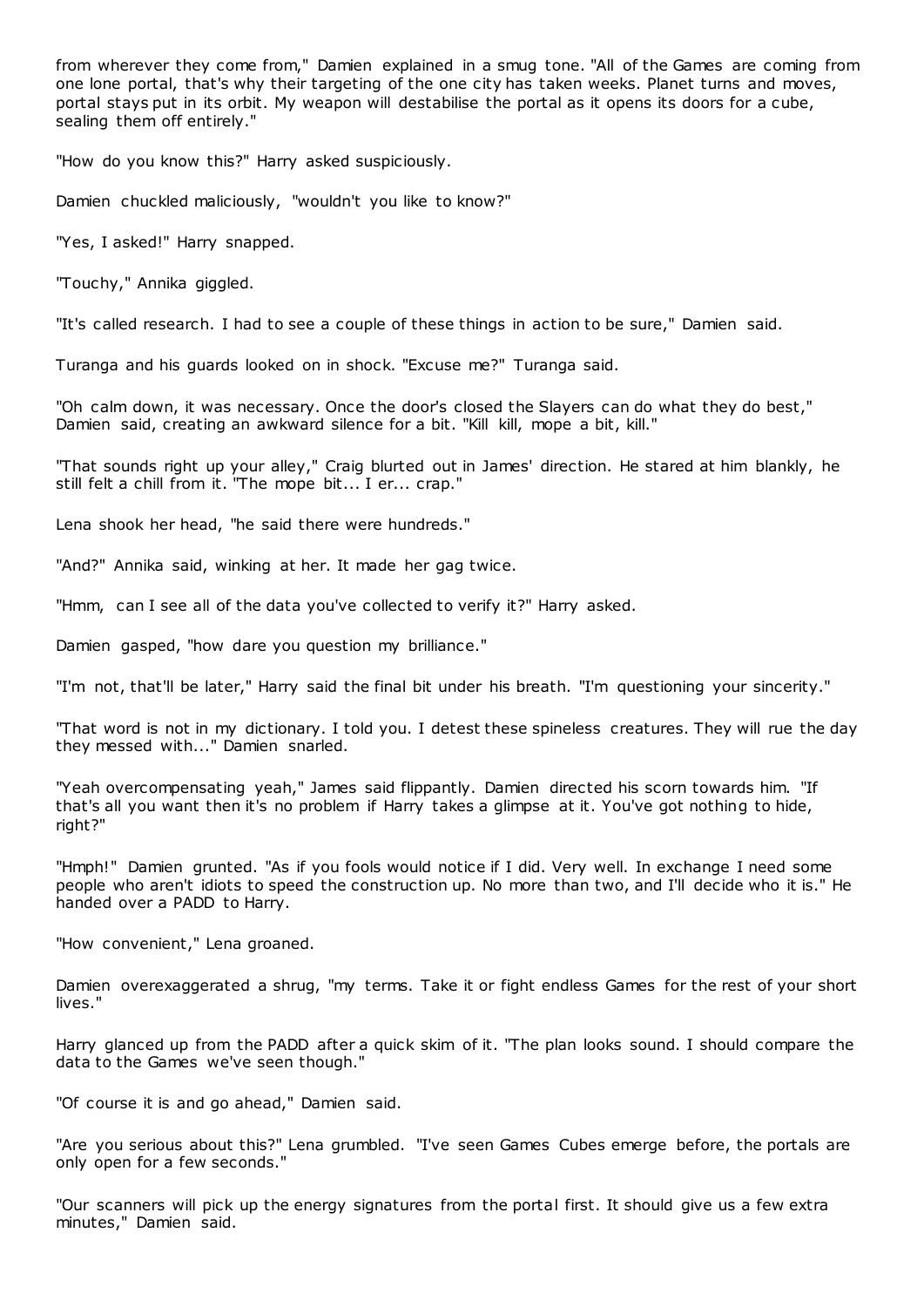Annika smiled smugly, "our chances are good."

"They're slim at best," Lena said.

"It'll do for now. Damien shuts the portal down, we just need a plan for dealing with the Softmicron that are already here," Harry said.

Lena didn't look so sure. She turned back towards the rest of the team, noticing James shaking his head. The rest seemed convinced. "I'll talk to mum. But we better have a damn backup plan when he double crosses us," she said quietly.

*Captains Log Stardate: five something something two, oh forget it! Anyway we have forged a temporary alliance with Damien as we try to save a planet from the Softmicron. Anyone with half a braincell knows he's going to try and screw us over, so we're to keep a close eye on him in every possible way. Since he blatantly asked for two specific crewmembers to help build his machine, I've insisted on a slight compromise.*

*It's too bad this plan of his will work. One false move and my compromise has been ordered to claim or destroy the device, depending on the betrayal.*

Kathryn watched the view of the planet draw closer in on the viewscreen. "Steady as she goes, keep us at least a hundred kilometres away from that storm cloud, try not to hit anything."

Claire nodded, her forehead drenched in sweat as she typed away at the helm. "I'm nowhere near it."

Kathryn paced to one side with her arms crossed behind her back, but still with her head facing the screen. All she could see for a few seconds were fluffy white and grey clouds. Once they cleared them everyone watching got a spectacular view of the alien city straight ahead.

"Level us off into the city, wide circuit, and ride in on inertia only. Only short bursts of thrusters in non populated zones," Kathryn said.

"Um sure," Claire said uneasily. She entered the commands in on her left, relief flooded in when the console confirmed the auto pilot took over.

"Woah," Harry muttered, his eyes transfixed on the viewscreen. Anyone left who wasn't turned their attention to it. The closer they got to this city, the darker it seemed. The clouds above it looked menacing; churning and unnaturally purple.

"This doesn't look like any storm I've seen," Ian commented.

Kathryn wasn't fazed, she did another pace to the opposite side of the central area. "It looks like another Game is due soon. At least we're ready for one. Harry scan for every possible landing location. I don't want any of these things to take us by surprise."

"Yes ma'am," Harry nodded.

Ian's console bleeped, he had to tear his eyes away from the viewscreen to check it. "The Enterprise confirms they're in a parallel holding pattern. We're ready."

"Where's the Pegasus?" Kathryn asked suspiciously.

The viewscreen zoomed deep into the city, focusing on a tall building. Damien's ship sat on top of it, shaded in purple from the clouds above. Dramatic action music flared up. Kathryn found her eyes drifting back up to the clouds, they gave her a dark foreboding feeling in her chest. The loud thumping was beginning to annoy her.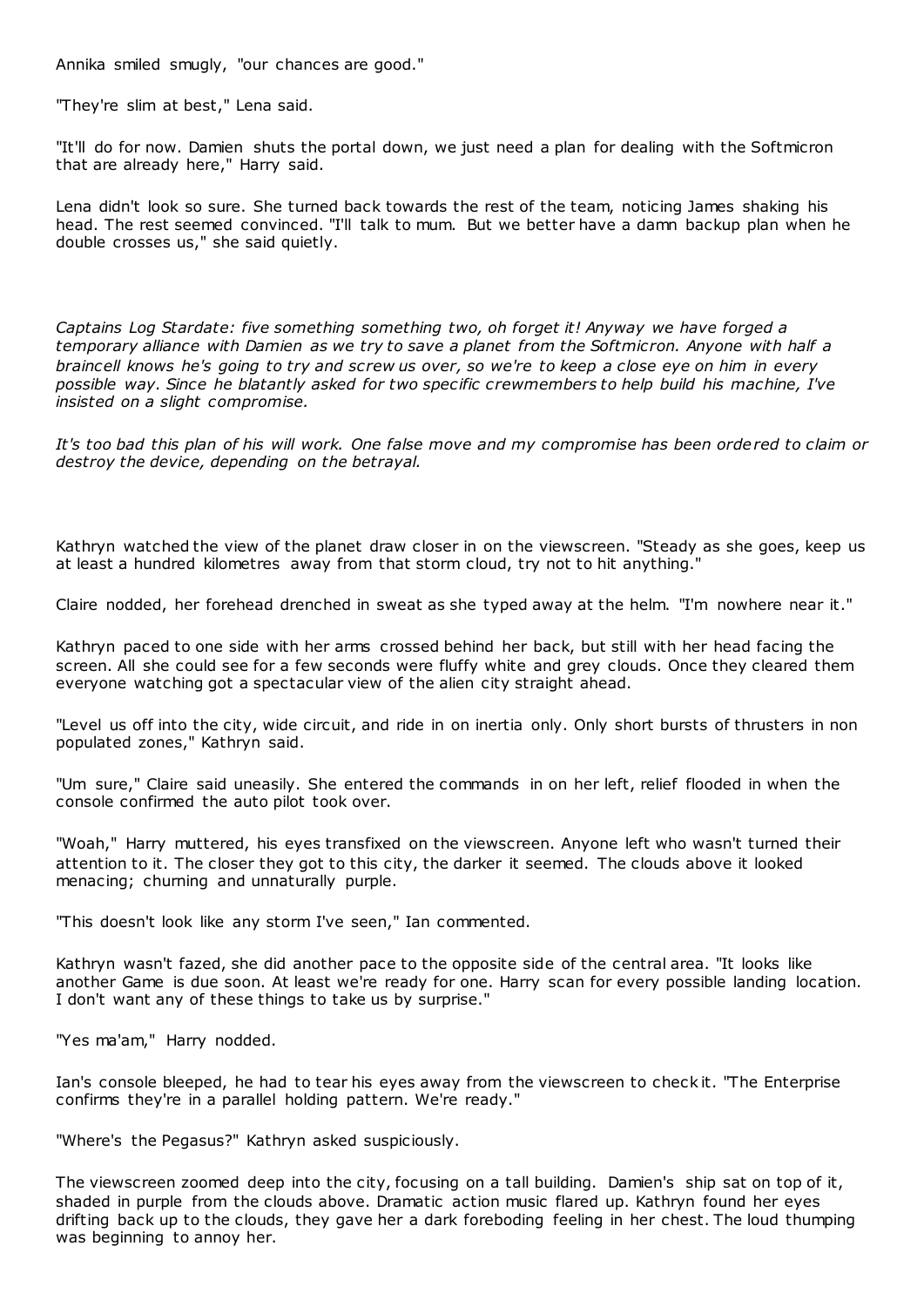"Will you turn that crap off?" Kathryn snapped behind her.

Ian laughed meekly, "sorry, soothes my nerves." Kathryn narrowed her eyes, Ian quickly turned the music back off.

A little ways below them, Turanga lead two of his guests into a circular corridor along the edge of the dome shaped building. The entire wall to the left of them was made of glass, overlooking the city around and below them. He made sure there was a wider field of view before stopping there to face it. The first detail they spotted was the eery clouds casting the lavender shadow upon the whole city.

"Ohno, we'd better..." Lena stuttered immediately.

Turanga quickly said, "no," to stop her from leaving. "The clouds never shift. They are no longer a warning sign. Not with the number of cubes we get per day."

James looked down instead into the streets nearby. It didn't take long for him to find some commotion, but it wasn't what he expected. Groups of the aliens, most with varying shades of blue and green skin were walking in one direction calmly at first, but saw something he didn't that made them run the other way.

"As I told your Captain, I thought it would be easier to show you," Turanga said, gesturing to a wider street to the left of where James was looking.

The pair glanced in that direction. They looked on in shock as scores of people were fleeing down a wide street from a couple of monstrous creatures no bigger than five foot tall marching into a nearby square. Before either of them could comment on it they glowed brightly, obscuring them as they changed shape to something twice as big.

"What the...?" Lena stammered, her eyes flew wide open.

Three smaller figures joined them, each of them different but just as menacing, to march down slowly, scaring off any more of the natives that dared to enter the street.

"The Softmicron don't have two forms they switch back and forth from. They're shapeshifters," James said.

"We probably should've figured that one out with the not a dragon, nor cutesy looking ringleader in the Sphere," Lena said awkwardly.

Turanga sighed despondently, annoyed at how helpless he was to his people. Anywhere he looked there were similar situations. "We're a peaceful people. We have little to no military presence. Perhaps that's why they chose us. A few hundred intruders, possibly, but thousands of them?"

Lena shook her head, "thousands?"

"It's difficult to get an accurate headcount, what with their shape changing. We didn't even notice it in the beginning. Eye witnesses claimed a great number of them st arted out looking like us," Turanga said.

"It was going to be difficult with hundreds. This is way over our heads," Lena said.

Turanga turned to them both, "yes but I know that you're both the Chosen Slayers. You're the only ones who can help us. Closing the portal will only stop the numbers increasing."

"Yeah but we're not invincible. Maybe if there was a few of them at a time we'd have a chance," James said. "Still it's not a guarantee."

"We never said we were the Chosens," Lena said uneasily.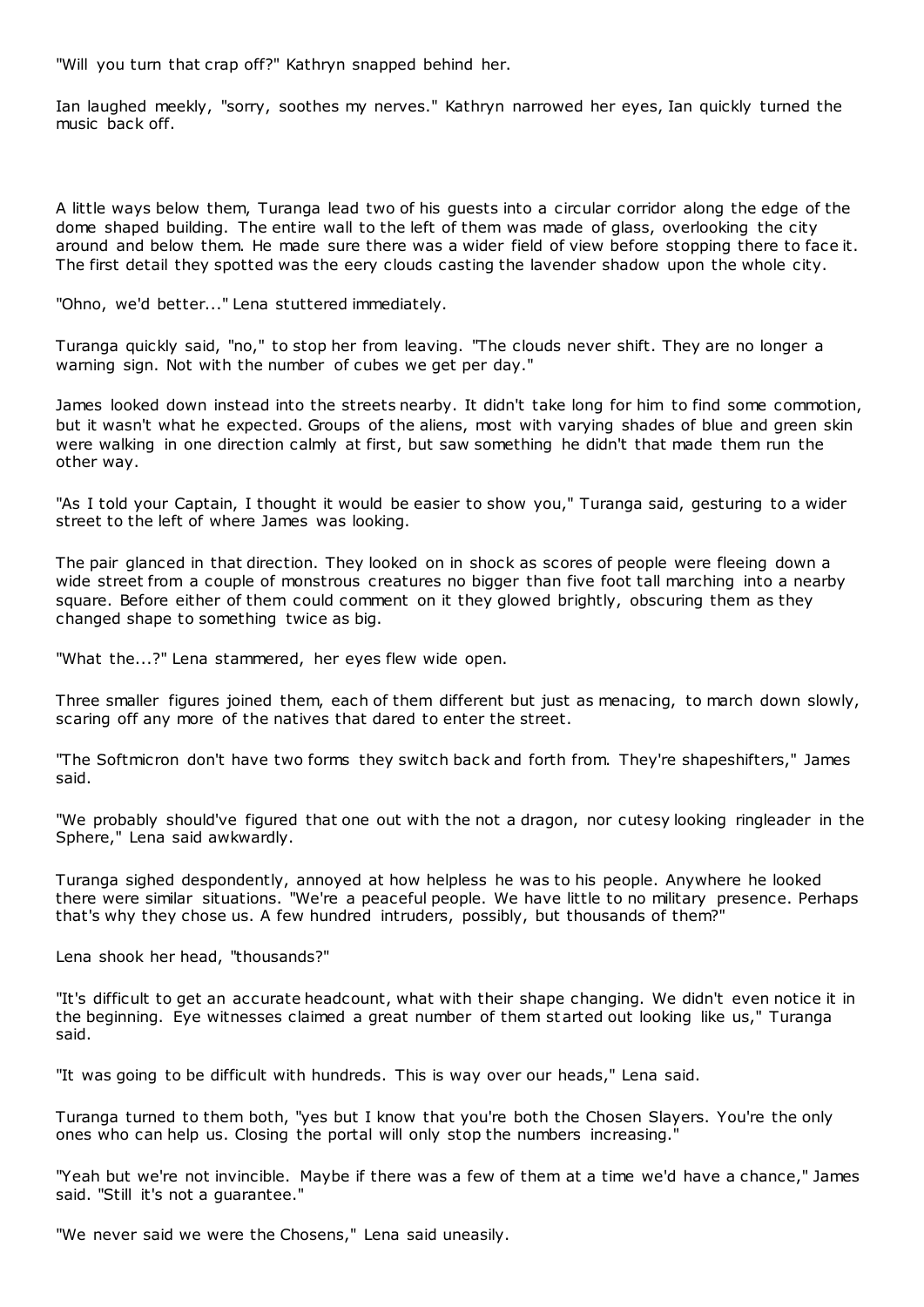Turanga nodded, "Captain Damien filled me in on that detail."

James groaned, "of course he did."

Lena sighed as she placed her hand across her forehead. "Look Turanga. We can't fight thousands of Softmicron on our own, there's too many of them to handle. I'd have said that before we knew they could be whatever they wanted. It only takes one to kill us off, and then what."

"There must be another way. Please they're taking over the city, I fear they will bec ome violent probably when all of their troops have been deployed," Turanga said.

James looked again at the first street he had seen. Now there were four quadrupedal creatures lurking around, scaring off any aliens that entered their sight.

"They haven't attacked anyone yet?" he asked.

"There have been a few altercations, there's always some who will try to play at being the hero. The worst was a teenager being thrown back into a crowd. He's recovering, more shocked than anything," Turanga replied. He started to worry about his answer. "They will attack, this doesn't mean they won't."

"That wasn't why I was asking," James said. "From what little we've seen of them, I'm surprised they haven't attacked yet."

Lena agreed, "nothing about what they're doing is regular. The Games themselves are the Softmicron's weapon. We didn't know they existed since they never revealed themselves, not until the Game Sphere. I wonder what they're really up to."

James' commbadge chirped before Damien's voice started shouting through it, *"oy, idiot Slayers!"*

*"If you don't gimme my commbadge back, I'll shove it up your bloody nose,"* Jessie's snarled, fainter than Damien's.

Lena frowned, "how did idiot Slayers reach us?"

James shrugged and tapped his commbadge, "Jess, what's going on?"

*"She won't stop asking me stupid questions, that's what is going on!"* Damien's voice growled.

"Have you changed your name to Jess?" James groaned.

*"What? Yeah right, I have standards."* They heard a slight thud.

*"Eew, gonna have to disinfect this now,"* Jessie's voice said a lot clearer than before. *"Look, I don't trust him. Have you seen this so called portal closer? He calls it a weapon and that's what it looks like."*

*"It is designed to close any kind of portal, including wormholes. God, you stupid witch!"* Damien's voice grumbled. *"Don't think I have forgotten our deal Lamesie, don't think you can send her to pacify me. Get your..."*

"Keep your nappies on," Lena grunted in disgust. "We're trying to sort out the *small* issue of the Softmicron army claiming most of the city."

*"Oh pish, I'll tell you what I'll do. I'll beam this stupid whiny cow down. She'll annoy them enough to kill her, make sure it's on tape and then Slayer number 1..."*

James closed his eyes and fists tightly. "If you don't want to spend the rest of your life cleaning your previous host's brains out of the carpet, I'd stop talking right now."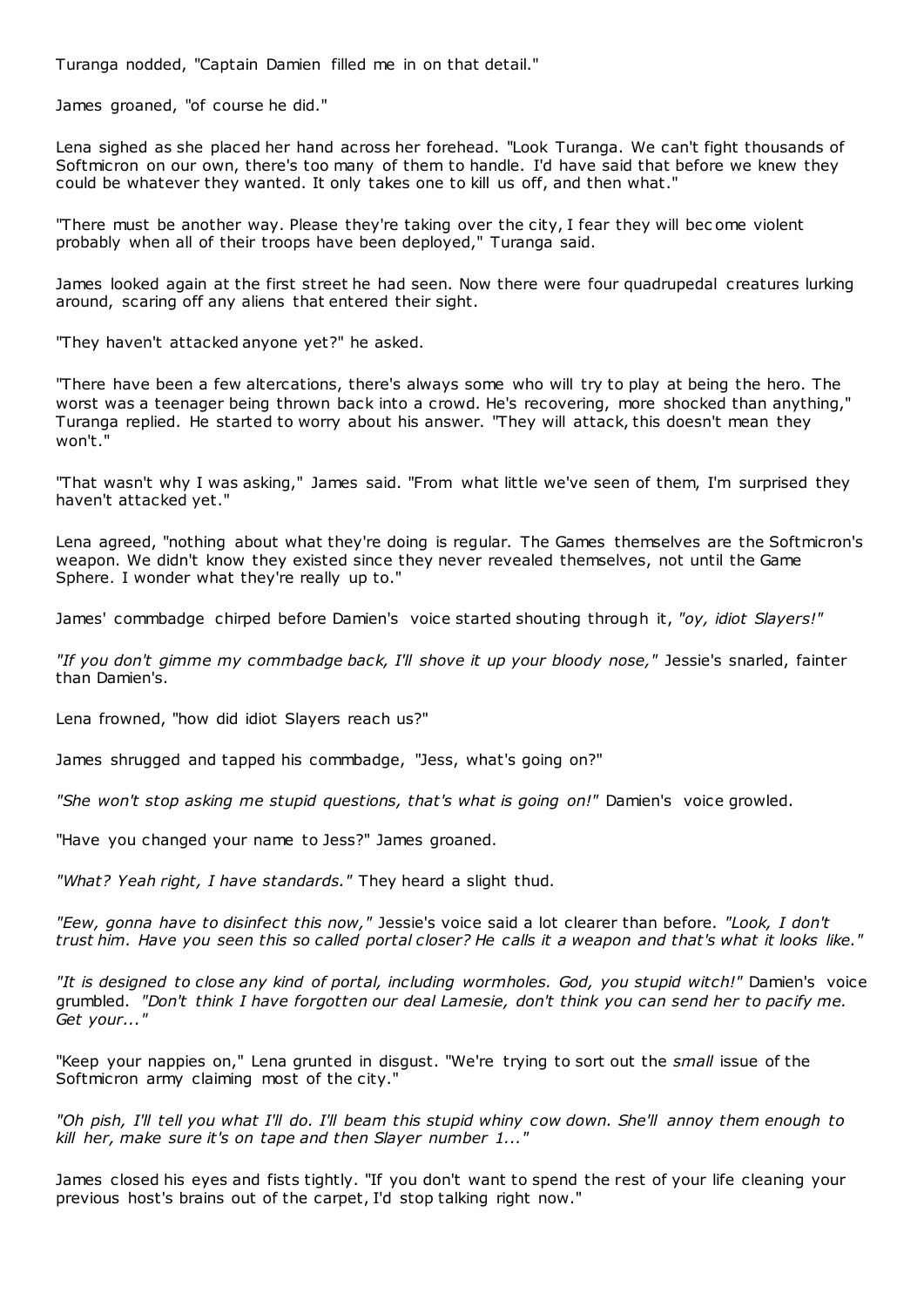Lena laughed at the image but nervously. "Yeah, maybe I should take the first shift," she whispered to him.

James shook his head, "no it's okay, I'm curious about this weapon of his."

"Right," Lena didn't look so sure. "He's not worth it, remember that."

"No, but it's fun though," James smiled. He tapped his commbadge twice more, "Stuart to Enterprise, one to beam directly to the Pegasus."

Lena waited for him to dematerialise before she spoke again. "Killing them isn't an option. Two versus a few thousand, and the last thing my brother should be doing is going on a killing spree."

Turanga looked on curiously, and a little warily. "What do you suggest?"

"I don't know yet. We'll think of something though, we'll not abandon you," Lena said.

"Thank you, my people appreciate it," Turanga said.

## **Pegasus B's Bridge:**

Jessie sat on one of the command chairs next to Riker. He kept eyeing her everytime he popped some food into his mouth. Damien was standing nearby, drumming his fingers against his folded arms with an impatient scowl on his face.

"You're much nicer when you're not evil," Riker said.

"I won't be nice in a minute, keep your eyes on your food," Jessie snapped.

Riker shrugged, he continued to stuff his face with a couple of foot long hot dogs, at the same time.

"You can have a look at the weapon yourself if you don't trust me. Would I do that if I was hiding something?" Damien said.

"Yes, you'll think that you're the only one smart enough to get it. My problem is why would you call it a weapon if it only closed portals?" Jessie asked.

"I'd like to see you think of a name," Damien muttered.

"What about a device," Jessie said with little interest.

"Oh fine, fatso! You didn't have to embarrass me!" Damien yelled.

"Hey, I just gave birth recently! I'm not fat!" Jessie snapped.

"Same thing," Damien muttered.

Before Jessie could murder him the turbolift doors opened. Annika skipped out with a less enthused James behind her.

"I kept a close eye on him for you Damien," she giggled.

"Can you keep an eye on me?" Riker asked in a flirty voice. Annika shrugged, then made her way to the front of the bridge to take one of two stations there.

"You didn't have to do that, Annika. We're working together now. It's only Jessie here who doesn't believe that," Damien said.

"If you were really sincere you'd treat your guests a little better," James said.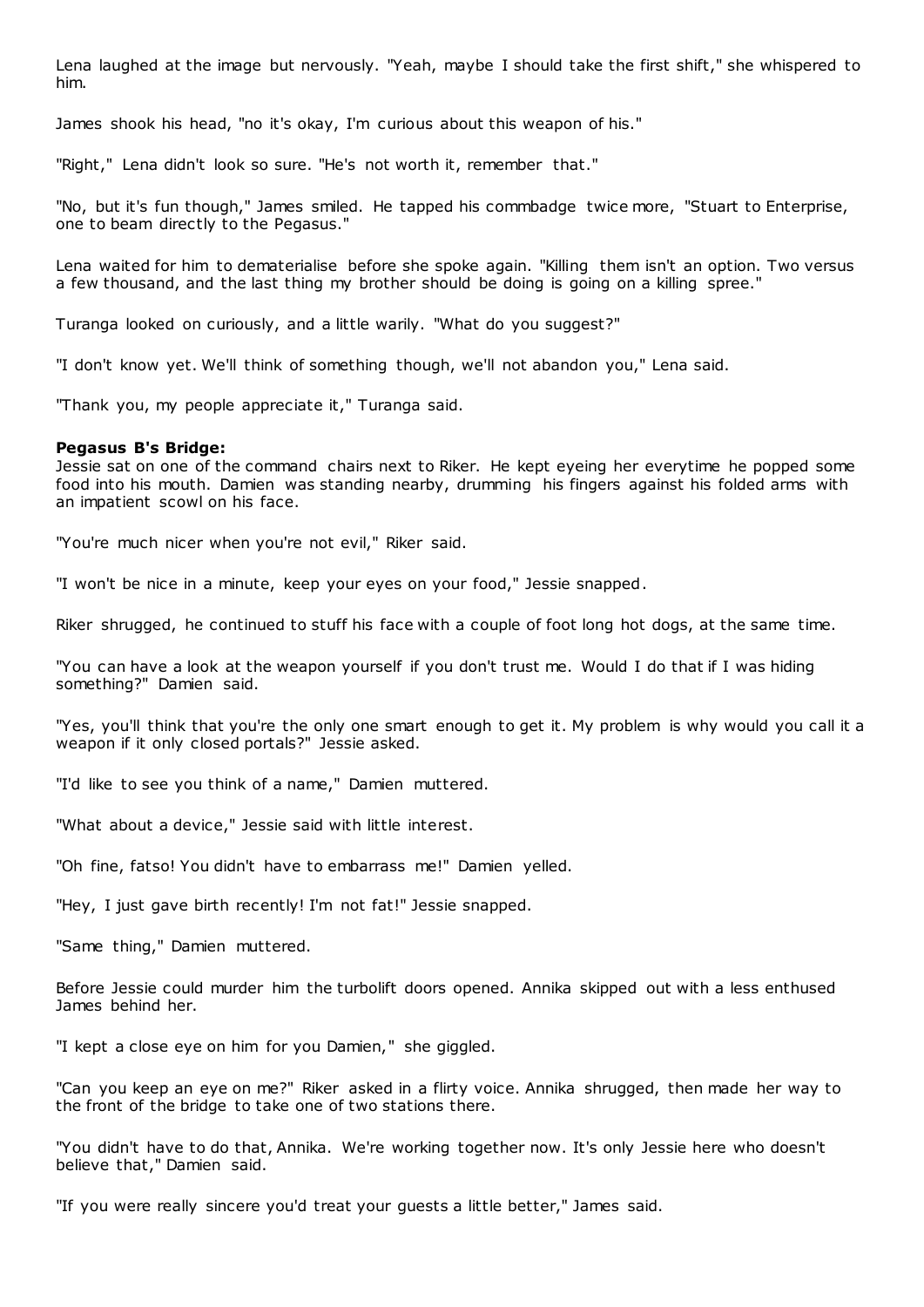Damien laughed obnoxiously, "she's sitting there questioning my methods, being rude and accusatory. If I were you, god forbid, I'd man up and take your pants back. If you ever wore them."

"Oh I'm sorry Damien, are you so pathetic that you can't handle women who don't take your crap?" Jessie said mockingly, and with a sweet smile. Only James could tell she was one insult away from slaughtering the Pegasus bridge crew again.

"So all women?" he said with a smirk.

Damien pretended to laugh, spite took over and he was scowling once more. "Save it for the bedroom, freakshows. You can't do this without me. Janeway knows this and that's why she's perfectly okay with letting me lend her meathead kids." He turned toward James who to his annoyance hadn't changed his expression. "The weapon's missing one little thing, the frequency used to save your asses in lost Games. Get to it."

"And you chose both Lena and I to do this because?" James questioned.

"Oh gee, let me think!" Damien said extremely sarcastically. "It's not that you two are the Game Cube Slayers or anything. No, that'd be too obvious!""

"You do realise that you murdered both Jessie and my daughter recently," James said, the smirk long gone and replaced with a dark stare. "And I never got to repay you for that."

Damien sneered at him for a bit stubbornly. The nerves got the better of him, he blurted out, "you're welcome," and hurried off to the Tactical station. Fortunately for him it was the furthest away one.

Jessie tried to hold it in but she couldn't, she burst into quiet laughter. "Sorry I beat you to it."

"Why? I'm only sorry I missed it," James smiled.

Jessie gave him a wink, "I'll video it next time."

"That's hot," Riker commented with his mouthful. The couple stared at him in disgust. "What? I only heard bedroom, pants and video."

"Of course you did," Jessie said flatly.

James shuddered a bit. He tried to pretend Riker never said anything to stop it. "So, which console has the weapon specs?" Annika pointed at the station she had picked. "I'll er, have to contact Voyager first, double check the frequency."

"You can do that here too," Annika giggled.

Damien rolled his eyes. "Anni, heel. Over here!" he ordered as if she were a dog, he even clicked his fingers. Annika still skipped over obediently. "It's bad enough he bred with the witch twice, don't make me sick," he hissed.

"I'm a witch too," Annika whined.

"I haven't forgotten," Damien said.

He watched James take Annika's previous station, then peered over to Jessie looking disgusted at Riker scoffing crumbly biscuits brought out of his pocket.

"You remember the plan, don't you?" Damien whispered.

Annika looked all coy, "which one? We were up to Plan Z the last time I tuned in."

"Yes Plan C, that one," Damien muttered.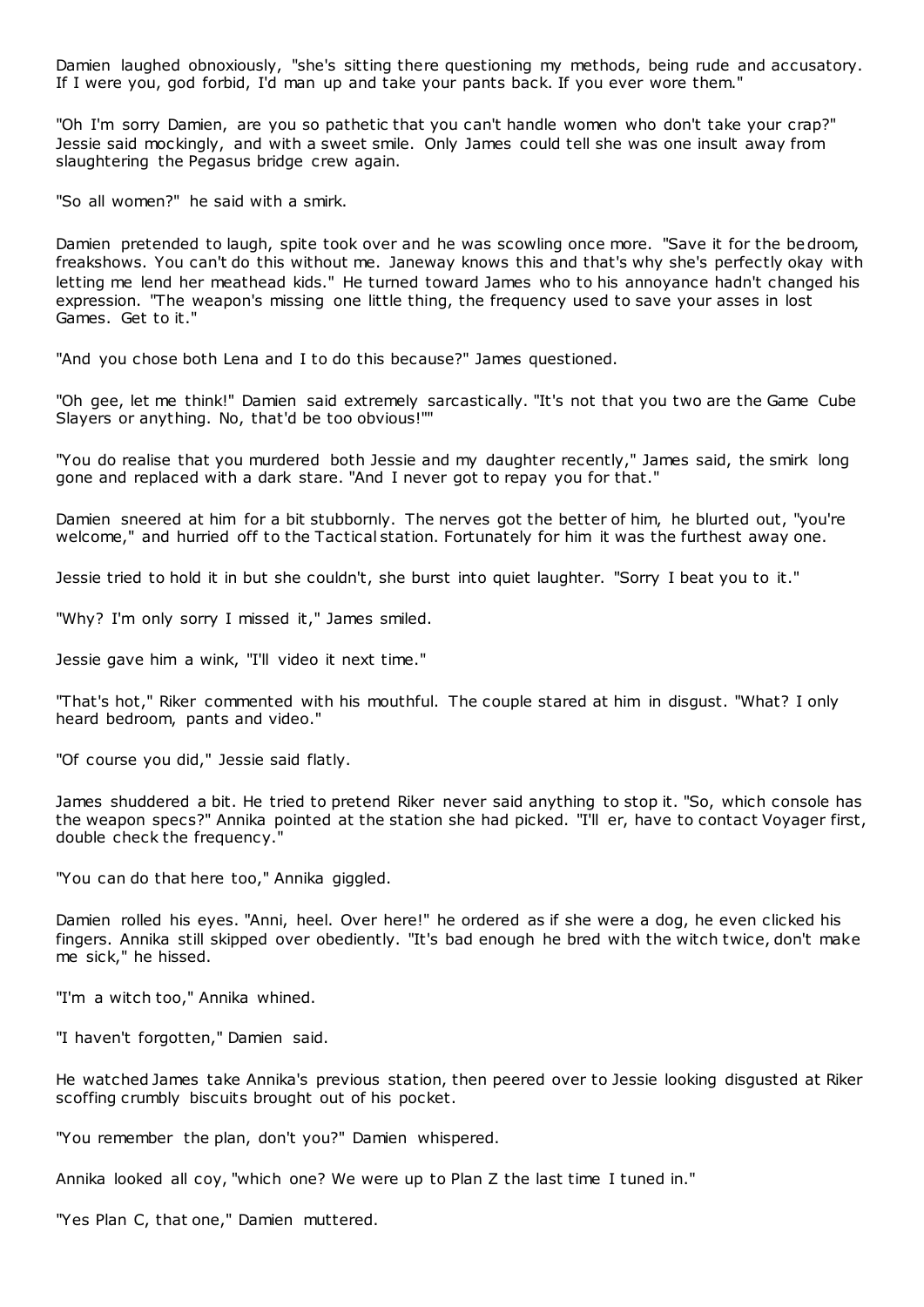"C? Oh, which one was that?" Annika asked genuinely. Damien's eyebrows twitched many times in a couple of seconds. She gasped childishly at the specs showing on the console they were at, "oooh is he finished already? I can't wait to play with my new toy. This is my station right?"

She went to press something. Damien slapped her hand away. "No, he's still working on it!" He jumped into the air as Annika responded to the hand slap with a bum slap. "I need a shower." Annika pouted as he ran off into the turbolift.

# **The Enterprise, Lena's Quarters:**

"I dunno mum, this stinks. He's up to something," Lena's voice said from the other side of the door.

Kathryn was meanwhile picking up objects from the floor, dropped and left there without any care. On one arm she had a couple of jackets draped over, the other she tried her best to balance a big plastic cup and some sheathed daggers.

"I know that sweetheart. When he asked for you and James only, the already ringing alarm bells broke," she said.

"I don't want to go along with him like a chump," Lena's voice complained.

Kathryn sighed, "we're not. If we're going to beat him at his own game, we have to know what it is first. Okay?" She got a huff in response. "As long as one of you is there, with Jessie who he knows not to screw around with again, he'll have no choice but to follow the plan. Once the portal's closed we ditch him, literally if you want."

"What if he does it before we figure out what it is?" Lena asked.

"He can't. His ship's down there at *ground zero*, surrounded by the Softmicron below him and us in the air. He must know if he screws us over or starts something with them, he's killing himself," Kathryn replied.

Lena stepped out of her room wearing a very lumpy tracksuit jacket and cargo trousers, making her almost twice the size as she usually was. "Too obvious?"

Kathryn tried not to laugh, "nah."

"Good," Lena said as she helped herself to one of the daggers in her mother's arms.

"Are you really going to use all of those weapons?" Kathryn asked. "Even if you hadn't decided against it, I wouldn't send you there to quell the number. Not only because it's suicide, but also because we don't want the Softmicron to know you're here."

"Mum, it's a good chance that at least one of them recognise Voyager. They'll know," Lena said while rearranging whatever she was carrying under her jacket. "This is a precaution anyway. You never know."

Kathryn reached out to straighten her daughter's jacket, mainly as a cover to disarm her a little. Lena protested by stepping back and pouting. "We may have to consider evacuating the city, discreetly," Kathryn said as she did. "We don't want to provoke them, lives are at stake. Worst case scenario we may have to fight fire with phasers. I don't want it to come to that."

"Mum, I like that one," Lena said, snatching one curved knife back. Kathryn smiled and shook her head. "How do I evacuate people discreetly anyway?"

"*You* don't. That's not what you're going back there for," Kathryn replied.

Lena looked on curiously even when she knelt down to swap the curved knife for whatever was in one of many trouser pockets.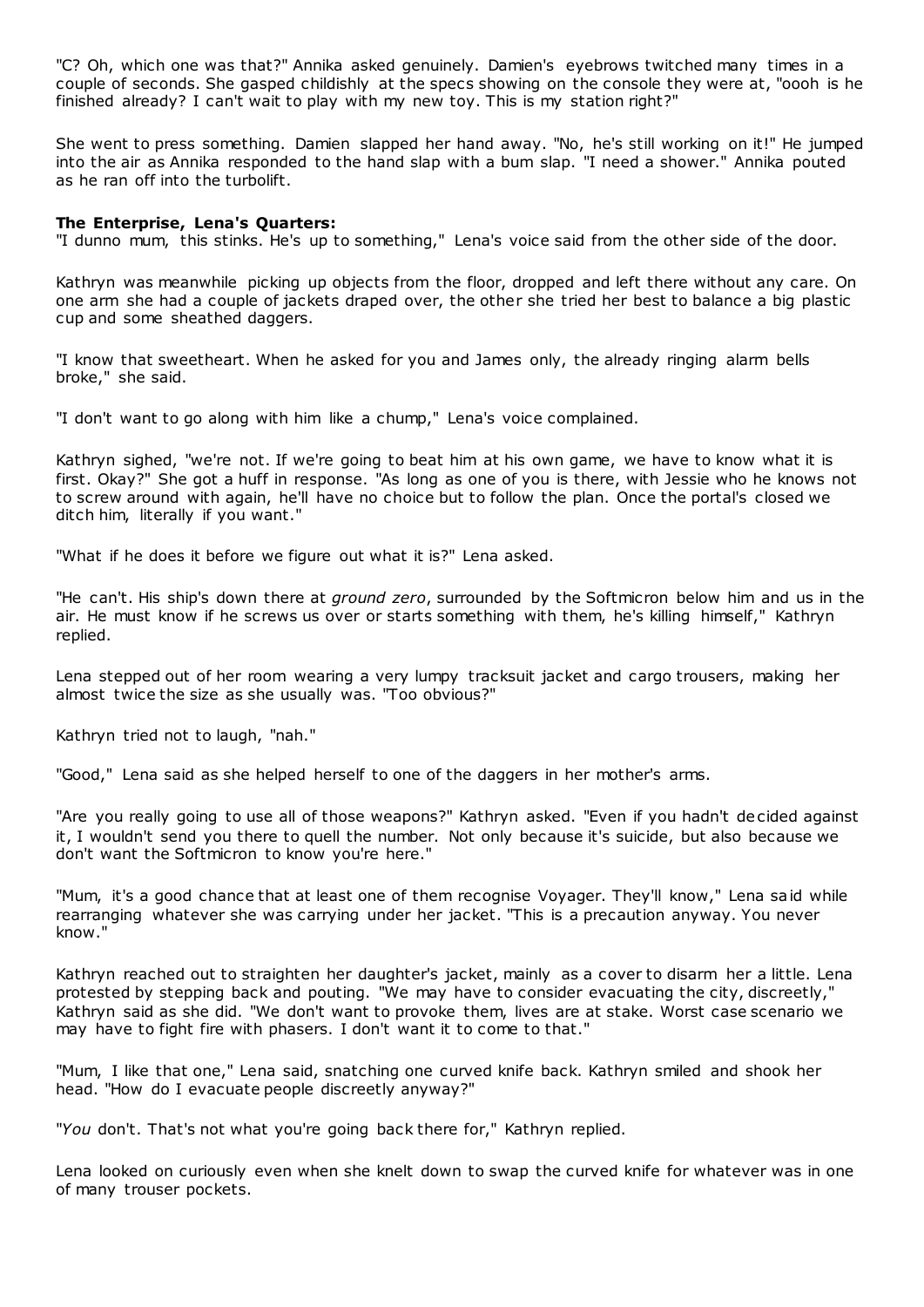"If Damien's interest isn't you and James, or our ships, it's this planet. I'd like to cover all of our bases," Kathryn replied.

"Is that why you wanted Voyager and Enterprise flying so low? You're baiting him? I was worried you were gonna try to forcefully lose some Games to stop them coming in," Lena said.

A twinkle in Kathryn's eye made Lena think she was right in the first place, instantly worrying her. "It's a last, if there's no other choice resort. Stopping one batch isn't going to stop the next Games coming in, and we can't help if we're deposited on the other side of the quadrant." Lena sighed in relief. "To answer your question, yes and no. Quicker to respond to whatever comes our way."

"Right," Lena nodded.

Kathryn smiled as she caressed her daughter's cheek. "Don't worry, I didn't send you and James away so I can do something impulsive."

"Oh yeah, then why did I catch Yasmin at the alien command centre, itching to go out and *watch*?" Lena asked.

Kathryn's face drained before groaning into her palm.

He couldn't resist its pull, a certain someone was not around to beat him for it. Tom collapsed into the Enterprise's Captain's chair and immediately got comfortable by putting his feet up on the armrest.

On the viewscreen Harry watched, silently judging him. He looked a little frazzled with his hair falling loose from his usual gel hold.

"You're only doing that for my benefit," he said bitterly.

Tom chuckled. "Doing what?" he asked, though he knew exactly what he was referring to.

"We've got the second batch of evacuees ready for transport," Harry said plainly to show he wasn't getting to him.

"All righty. Triah, run the lifesign screening. When you're done let the transporter rooms know," Tom said.

"Yeah yeah, I did the same the last time," Triah groaned.

"The southern continent nation, Hyi something, have said no to evacuation. The shapeshifter detail leaked to them," Harry said.

Tom sighed melodramatically. "This city is massive, the other towns and villages here can't safely sustain everyone. We need them."

"Well that sounds like a job for a first officer, doesn't it," Harry said smugly. Before Tom could respond with more than a pale face he cut him off.

Harry's good mood didn't last when he pressed the command to make the floating holographic screen vanish. Without it in the way he could see Yasmin trying to pull open the large door leading outside. "Stop!"

His screech bounced around the large empty room so Yasmin heard it a good three times, yet still opened the door. Once she was done she turned to give him a stare that made him feel like he was the one who did it. "What?"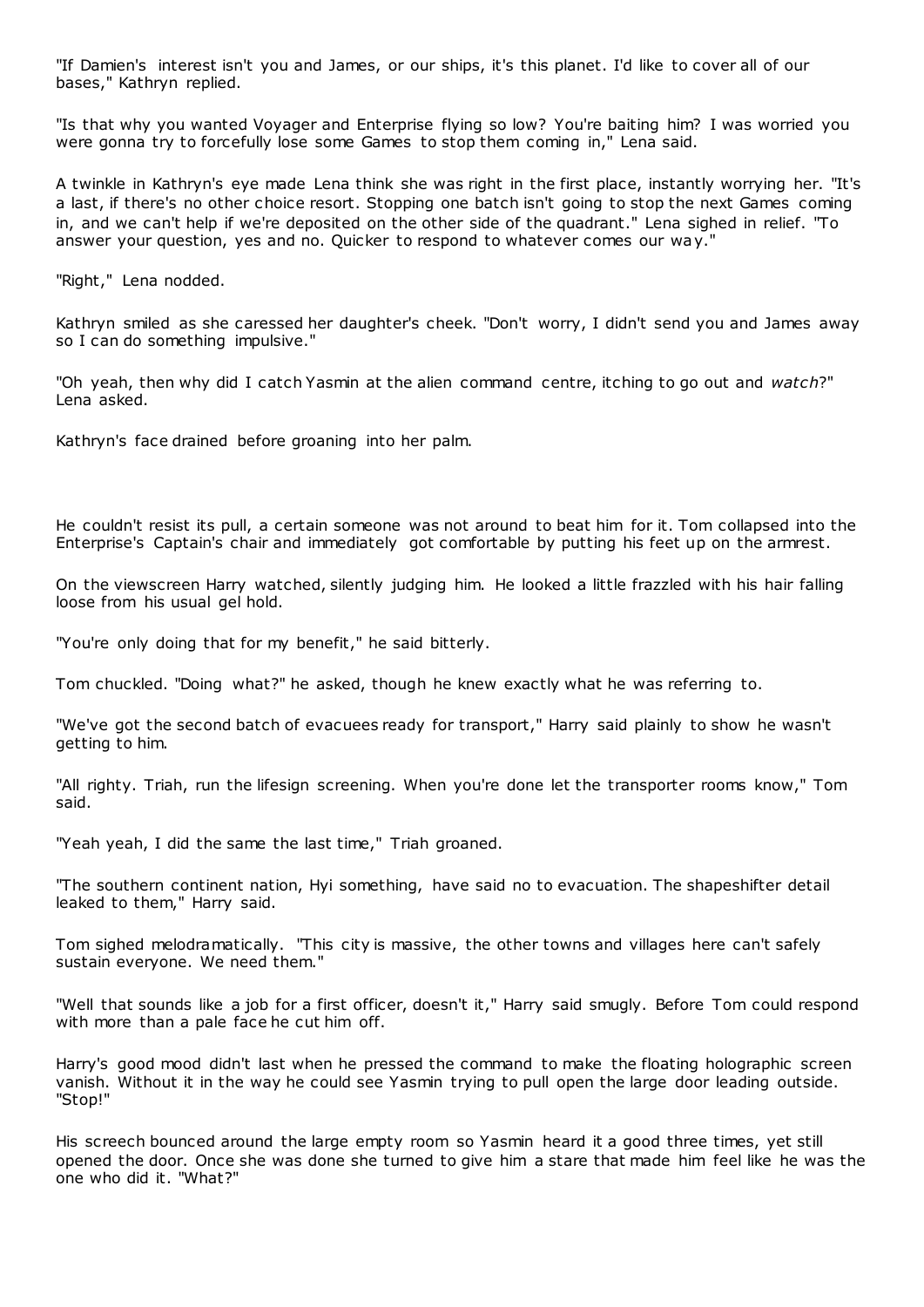"Like the power generator room and the blender in I hope is not the kitchen, do not... touc h... anything!" Harry snapped, he went to push the door shut. Only instead it flew in the opposite direction and knocked him backwards onto the floor.

Yasmin giggled at him while Lena walked through the gap in the door, unaware of what she had done. "Thanks, I was about to beam straight inside but we detected a lifesign skulking around. I hoped it was Damien or Annika trying something." She stretched her arms behind her back and sighed contently. "Close enough!"

"Oooh!" Yasmin tried to sneak by her to see outside. She had enough time to see Wesley Crusher lying on the floor nursing a black eye, crying *why* over and over. Lena pushed the door closed to her disappointment. "Aaaw."

"What's his problem?" Lena asked, pointing at Harry. He glared at her as he rubbed his sore back. Yasmin smirked and pointed at the door. "Oh. Then don't stand behind it, what do you expect?"

"That's not..." Harry grumbled but he was interrupted by a loud klaxon echoing around them. Despite his pain he got up quickly.

Damien chuckled at the schematics on the screen in front of him. "Of course. Negative inversion, ten times the strength of the signal. So simple, even you could've figured it out. But I know that's not possible."

James stood beside him, with a mixture of a disgust and bemusement on his face. "Why didn't you then?"

Damien's head snapped back up, triggered by the insult to his pride. "Well..." he said, clearly covering. It didn't take long for him to look smug again and he made sure James got a good look at it. "My brilliant brain has so much knowledge contained within. Your puny one could not compare even if it wasn't already filled with *punch, kill, sarcasm* and *oh my god Jessie* thoughts copy and pasted everywhere. How to survive in the Games is no interest to me, and would get in the way."

"Right, get in the way of the *oh my god bunny* thoughts," Jessie said.

Damien grumbled, dividing his glare between her and a now smirking James. "I don't see the difference. Now the weapon is fully calibrated. By my estimates a Game should arrive within the next ten minutes. Perhaps you and your equally painful sister should prepare."

"Prepare for what?" James asked suspiciously.

Jessie looked over with a similar expression.

"Softmicron extermination service, naturally. What else?" Damien sneered.

"There are thousands of them down there," James reminded him.

"Oh pish, so what? I figured you of all people would enjoy some mindless slaughter," Damien said flippantly. "I suppose it would be a huge time saver if I shot a few torpedoes into the city."

"I knew it, you're not interested in helping these people," Jessie hissed as she jumped out of her seat.

"Shut up witch, why are you even here anyway!" Damien yelled.

"That's a good question, why don't you answer it," James said towards Damien.

"I told you, they're in my way," Damien said, rolling his eyes.

"Apparently so are the people down there," James said.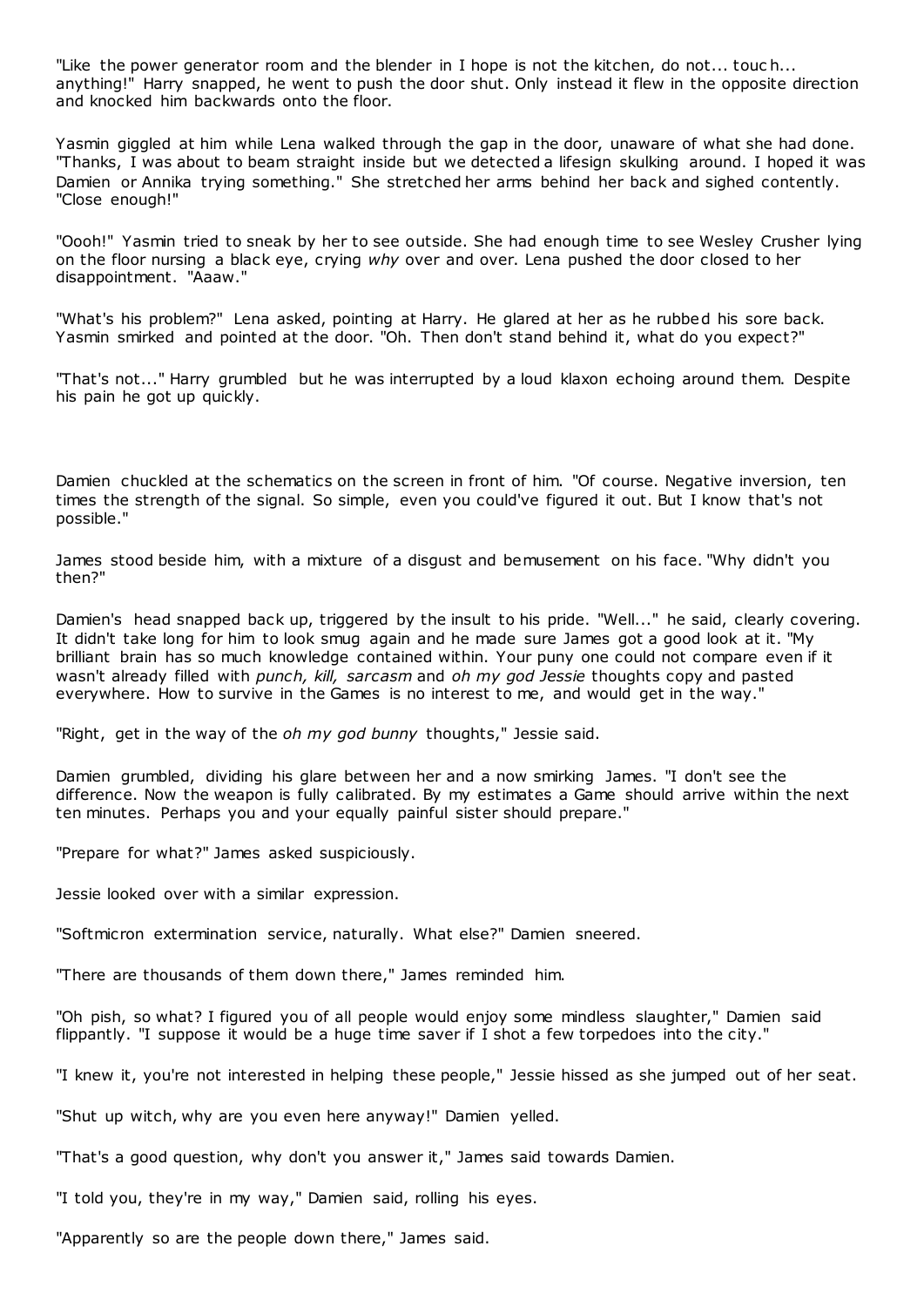"You're right. You said it yourself there is no way to kill them all. This is actually t he only way, unless..." Damien said slyly.

"Unless what?" James asked.

"Here we go," Jessie muttered.

Damien chuckled deviously as he walked away. "Of course, my way those smurf people will survive and I will have the most powerful creatures on my side. Everyone wins." He turned on his heel to pass them a smirk and a phaser pointed at them. "Except you of course. You know, I even surprise myself."

"Oh don't tell me, you're going to brainwash them," Jessie said. Riker pointed his hotdog at her, he quickly ate it and pointed a phaser. Damien rolled his eyes.

James shook his head, "I'd bet that was what he was going to do all along. We should've figured it out sooner."

"Yes you should have. Well if you people had brains you would've," Damien sniggered.

"Wait a minute, if you keep losing to them then how brainless are you?" Annika asked.

"Shut up you, activate the weapon," Damien ordered. Annika nodded and worked at her station.

Damien slowly walked back over to James, making sure he was out of arm or leg's reach, his hand held out. "Don't try anything funny, widespread will kill her off again. Your commbadge, I could do with another one for my collection."

James sighed, he threw his commbadge toward him. Damien didn't catch it, it rolled several feet behind him. Of course he acted as if he caught it expertly. "Good. Now what part of *town* do you want to go to? I have a hankering for the four dragons in the commercial district," Damien sneered.

"You do realise the minute you change your tune, Janeway will happily arm the torpedo tubes, right?" Jessie said.

Damien laughed sinisterly at them, "you haven't even figured the whole thing out yet. What hope does she have? Once they do it'll be too late."

"What do you mean?" Jessie asked.

"It means that I'm not gonna bother with Plan A or B's any longer," Damien sniggered.

"The cube will be coming in a couple of minutes, we have to be quick," Annika cut in.

"You know what to do," Damien said.

"I know, I know, press the button," Annika groaned. Her finger hovered over the fire command.

"I hope you said goodbye to your brats," Damien cackled.

#### **Voyager:**

"Captain, I'm picking up some strange readings from the Pegasus," Ian said.

"What is it, this is probably Damien's little trick," Kathryn asked.

"It's the weapon, he's firing too early," Ian replied.

"On screen," Chakotay ordered.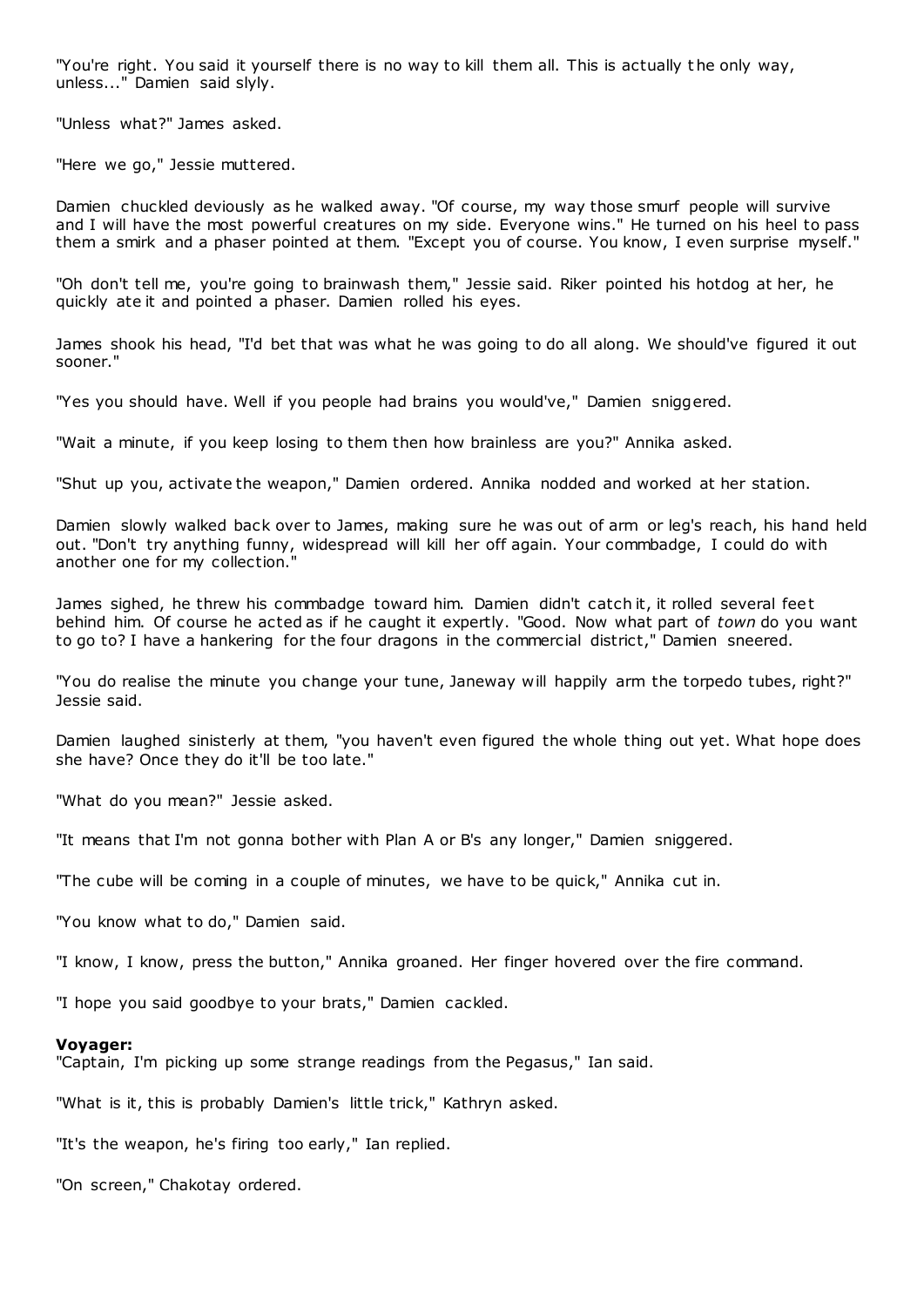The viewscreen changed to show the Pegasus fire straight up into the darkest part of the sky. As it moved along it seemed to slice open the clouds, revealing a bright red shimmer. Whatever it was fluctuated rapidly, as if angry it was unveiled. It spat blue sparks into the night sky.

The Enterprise had been circling nearby, it veered off to port to avoid several of the strikes.

"Back us off," Kathryn barked on seeing that.

Claire nodded and got to work quickly.

"Captain, the sensor readings match a Game Cube entry portal. No sign of a Game itself," Ian stuttered.

Kathryn stared intensely at the screen. "It's done the opposite of what it was supposed to do." Her anger grew when she noticed the Enterprise stall after its turn for a moment, then very slowly it floated upward towards the anomaly.

"We're not moving," Claire panicked.

"It's pulling us in. Redirect more power to impulse engines," Kathryn ordered.

"You know that never works," Claire muttered, but she tried anyway.

"Captain, Enterprise's are at full power, they're reporting an overheat and yet..." Ian said. He didn't need to finish his sentence, anyone watching the viewscreen could clearly see the Enterprise's predicament now. The speed it was being pulled up had tripled.

Claire shook her head, "we're moving, forward. I dunno how, I'm not detecting anything from that thing that could explain it."

"What about the Pegasus?" Chakotay questioned.

"It makes no sense, they're directly below it. It's immune for some reason, in fact everything on the ground is. It's just us," Ian replied.

Kathryn's eyes narrowed, "the ground, that's why he landed his ship. Of course. Put a tractor beam on them and pull him up, I'll be damned if he's going to get away with it."

Chakotay took that as a cue to hurry towards the Opps station, currently occupied by an unknown crewmember.

"We're just out of range. We will be close enough in a minute, but the window will only be five," Ian reported. "Enterprise has missed their own window."

"That's enough. We need to get the Pegasus shields down before we can lock on, target them," Kathryn ordered. Ian nodded.

Chakotay looked on in concern, "Captain, we still have people over there."

"We have no choice. The Pegasus has the technology to manipulate the portal, they're coming with us. Target their stern shields," Kathryn said.

# **The Command Centre:**

Turanga hurriedly wheeled over to a couple of large stations, both of them manned by Hach and Slax, and two others. The klaxon was still blaring.

The rest of the awayteam were left standing around, unsure where to look since all of the screens were text or graphical data.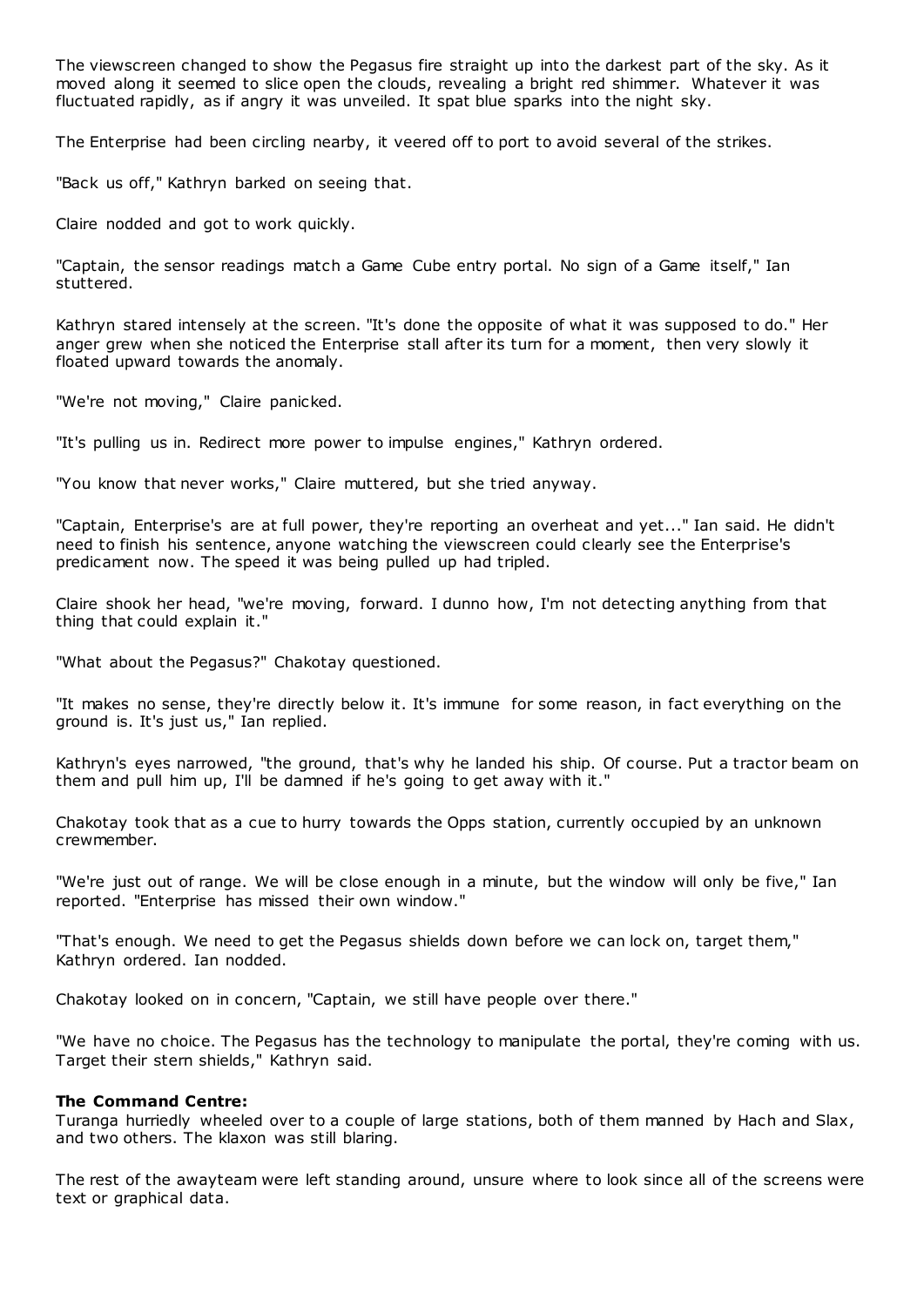"I don't understand. I thought the point of his device was to close the portal permanently, not open it prematurely. What's the point, is it an error?" Turanga said.

Slax turned toward him, "our sensors can't penetrate it, Commander. Whatever's on the other side..."

"The Games Matrix," Lena finished for them, a worried lump in her throat made her voice croaky. The aliens were more confused with that comment. Harry and Craig understood though and their complexions had paled a number of shades. "The Softmicron's realm in a way."

"Why's he doing that?" Craig asked.

Slax blurted out fearfully, "the other two ships are being pulled into it. The larger one was closer to it at the time, it'll hit the portal in forty seconds."

"That's why," Craig muttered.

"Can we do anything from here?" Lena asked.

"We haven't got anything that could stop it in time," Turanga replied. "Our tractor emitters take time to warm up."

"Wait a minute, wasn't James and Jessie on the Pegasus?" Harry asked.

"Weapons fire from the smaller ship. They're targeting Mr Damien's ship," Hach reported.

"Put it on viewer," Turanga ordered.

A large holographic screen twice the size of Voyager's appeared in the middle of the room. Both sides showed the exact same picture of the red anomaly in the sky, the Enterprise almost vertical and seconds away from being pulled in.

Voyager looked like it was flying toward it normally, their posture only slightly elevated upward. It constantly fired a barrage of phasers and torpedoes down towards the skyscraper directly under the anomaly. The tiny shield bubble of the Pegasus remained up, with no second to breathe. It fired a few shots back of its own.

"Shield strength of the Pegasus; eighty," someone reported elsewhere. Harry and Craig looked towards them. "If they keep this up the shields will fall in two minutes."

"Time until portal entry?" Harry asked.

Slax looked very nervous and swallowed hard. "For the large ship, now..." Lena had her eye on the screen the entire time. She watched helplessly as the Enterprise slowly vanished into the red. Voyager was also beginning to veer upwards. "One minute for the smaller one.'

"We've got to do something. Do you have weapons?" Harry asked desperately.

"I told you. We are a peaceful species. What we have wouldn't even tickle your vessels," Turanga said.

Yasmin giggled briefly. "Sorry," she said, Lena still glared at her.

"Fine, there's only one thing left. We need to open a discreet channel," Harry said.

## **The Pegasus:**

"One down Damien," Annika giggled fiendishly.

"What's down?" Jessie asked.

"Ha, you'll find out," Annika said with a flourished wink.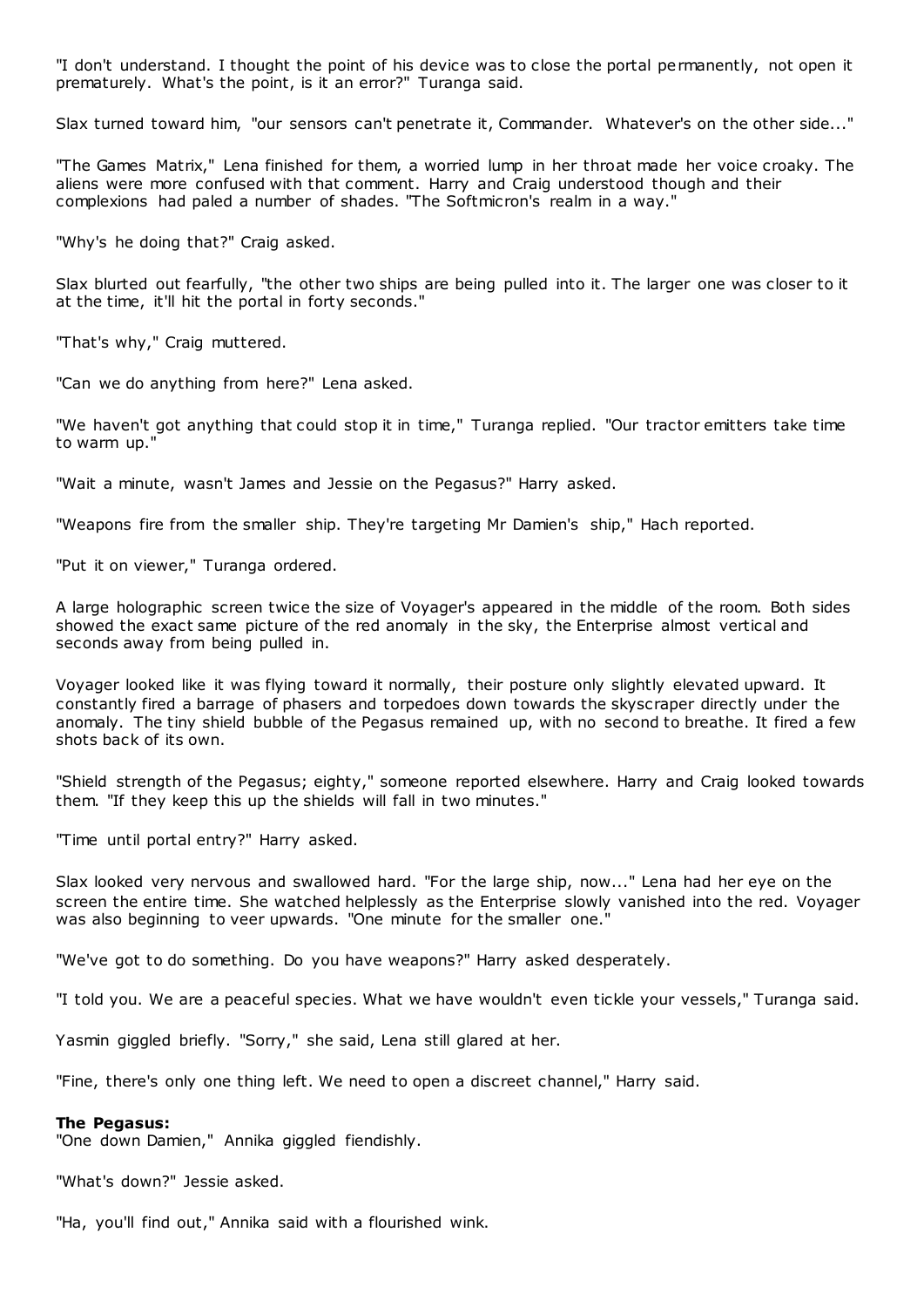"No she won't," Damien smiled. "I've been wanting to kill you two for a while. Riker get ready, fire on a count of three."

James frowned, his eyes drifted to the computer beside him within hand reach, clearly visible to Damien.

"Aaaw, but she's so hot," Riker moaned.

"Ugh for crying out loud," Damien groaned. He and James both heard a whispered voice come from the discarded commbadge behind him. He kept a close eye on his captor as he took a few steps backwards. "Are you really gonna do anything 'bout it with her murdering psycho-freak fiancé hanging around?"

"Oh yeah, he has taste," Riker drooled. He winked at Jessie, she rolled her eyes.

Damien suddenly realised something which brightened his features, "oh yeah, why not. Can't hurt to ask. Go for it." He crouched down to pick up the badge, missing it a few times. He had to look behind him to grab it. James took the very brief opportunity to enter in a few commands.

"Yeah, I am taller and handsomer, and I have a beard," Riker said gleefully. Jessie bit her lip to stop from laughing. "Hey, 'sup hot stuff. Wanna be girl number two..."

Damien stood back up, commbadge in hand and repointed his phaser at James. "Time's up. Kill her when I count to three," he said. "One."

"First, beam James and I to the Command Centre," Jessie cut in.

"Only if I get to hit that," Riker sniggered dirtily.

Jessie crossed her fingers behind her back and tried to hide her disgust. "If you do it now, I'll be the one doing the hitting. Beam us."

"No you fool!" Damien shouted at him.

"Ok!" Riker said happily.

With his attention once more diverted and Riker's too, James lunged for the neighbouring station close by and pressed one panel. The ship shook, throwing Damien off balance and his game.

Damien then quickly turned to fire but got an elbow to the ribs before he could do anything. He dropped both his phaser and the commbadge on the way down.

Riker meanwhile plopped himself back in his chair and pressed some controls on the armrest.

"Shields should be up, no worries," Annika smirked confidently as James and Jessie beamed away. Her smile disappeared quicker than it appeared. "Huh?"

"You idiot!" Damien groaned painfully. He tried to grab his phaser but found it had gone too. He had to settle for shooting Riker a glare. "When the hell did you learn how to drop the shields?"

Riker looked confused, "if that's a kind of flan, why would I want to drop it?" Damien literally shook with rage.

"Don't worry about it, Voyager's next. They're going to die down there anyway," Annika said.

"Yes you're right, revenge will be mine soon," Damien said evilly.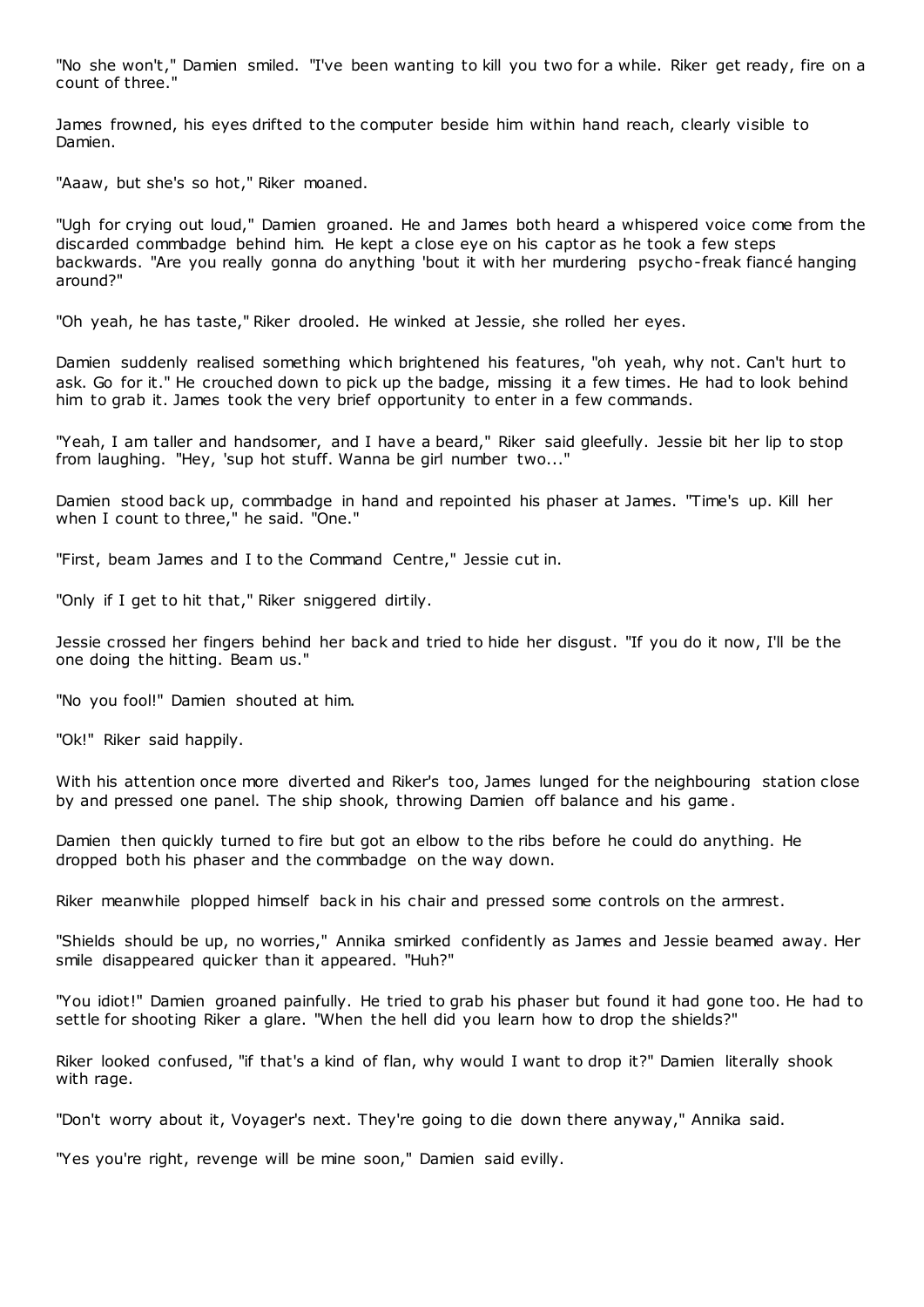"The Pegasus is airborne, their shields are down," Hach said.

Lena shook her head, her hand covered her mouth, eyes wide. Nobody could hear her whisper, "no."

"It's too late," Tani said grimly.

Turanga and his staff looked up at the screen in time to see the last hint of Voyager fading away into the red portal.

"They're gone?" Yasmin stuttered. She took a deep breath and then she yelled as loud as she could, "BOB!"

"Who's Bob?" Craig asked.

Yasmin shrugged, "I dunno, it felt the right moment."

Harry clenched his fists, "do you have transporter capability? We need to get to the Pegasus."

"No, I'm sorry," Turanga said.

Harry stared at the portal, trying desperately to think of something. "You'll have your own ships, won't you?"

"Hold on," Craig said quickly. "If it were as simple as flying back through, they'd have done it by now. We can't simply fly in after them and bring them back."

Lena nodded lightly. "He's right. We need a plan."

Harry glared between them both, "we don't have the time! You know how dangerous that place is. You remember what it was like when just the Voyager crew were trapped in some random part of it. I think the Softmicron will definitely spot two giant starships sitting in the way of their armies. And might I remind you, a Game was due any minute."

"Funnily enough I don't trust Damien's word on that," Craig said. "We're no help to them if we panic and rush in too."

"Then we take the Pegasus, force their shuttle bay open. Turanga..." Harry said.

"How's that gonna help them, we don't need a portal opener," Craig grumbled.

Lena clenched her jaw tightly. It didn't work anywhere near as much as she hoped, her hands swung out to slap both of them more or less at the same time. "Enough! We need to work together not bitch at each other."

The doors to the command room opened. Two men walked in first, James and Jessie were right behind them and rushed around their escorts once there was room to.

"We need to hurry, he's gonna use the Softmicron against us," Jessie said a little breathlessly. One computer rang over the top of her.

"What?" Harry said.

"The Pegasus is contacting us, Commander," Slax said.

Turanga nodded. The portal finally disappeared from the screen, but the new view wasn't much better. Damien and Annika stood sneering on their Bridge, with Riker stuffing his face with chocolate cake in the background.

"Thank you everyone for your wonderful efforts in fighting the Softmicron," Annika giggled. "Unfortunately..."